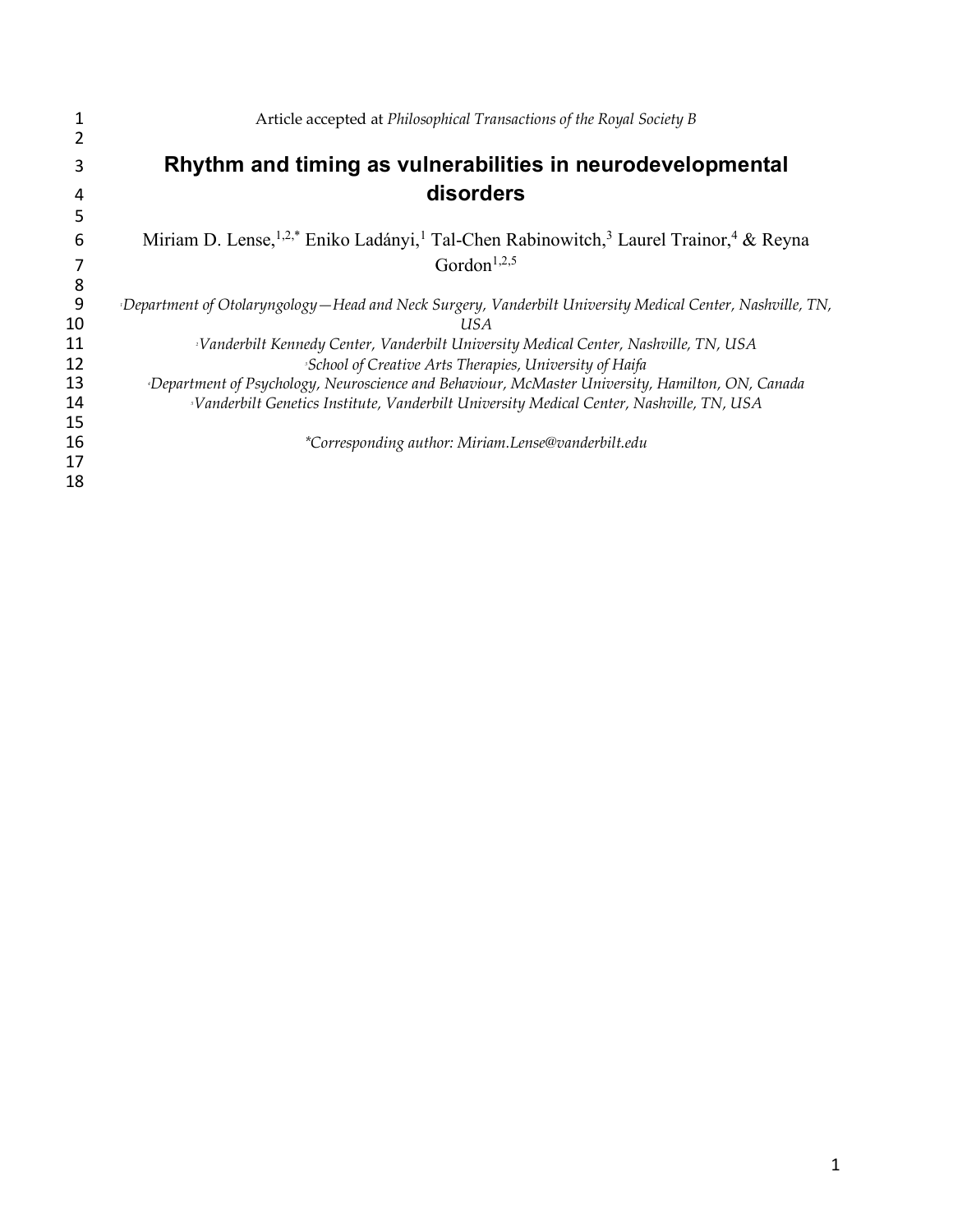# **Abstract**

- 2 Millions of children are impacted by neurodevelopmental disorders, which unfold early in life, have<br>3 varying genetic etiologies, and can involve a variety of specific or generalized impairments in social,
- varying genetic etiologies, and can involve a variety of specific or generalized impairments in social,
- 4 cognitive, and motor functioning requiring potentially life-long specialized supports. While specific<br>5 disorders vary in their domain of primary deficit (e.g., autism spectrum disorder (social), attention-
- 5 disorders vary in their domain of primary deficit (e.g., autism spectrum disorder (social), attention-<br>6 deficit/hyperactivity disorder (attention), developmental coordination disorder (motor), developmental
- deficit/hyperactivity disorder (attention), developmental coordination disorder (motor), developmental
- 7 language disorder (language)), comorbidities between neurodevelopmental disorders are common.<br>8 Intriguingly, many neurodevelopmental disorders are associated with difficulties in skills related to
- Intriguingly, many neurodevelopmental disorders are associated with difficulties in skills related to
- rhythm, timing, and synchrony though specific profiles of rhythm and timing impairments vary across
- disorders. Impairments in rhythm and timing may instantiate vulnerabilities for a variety of
- 11 neurodevelopmental disorders and may contribute to both the primary symptoms of each disorder as<br>12 well as the high levels of comorbidities across disorders. Drawing upon genetic, neural, behavioural, a
- 12 well as the high levels of comorbidities across disorders. Drawing upon genetic, neural, behavioural, and<br>13 interpersonal constructs across disorders, we consider how disrupted rhythm and timing skills early in
- interpersonal constructs across disorders, we consider how disrupted rhythm and timing skills early in
- life may contribute to atypical developmental cascades that involve overlapping symptoms within the context of a disorder's primary deficits. Consideration of the developmental context, as well as common
- and unique aspects of the phenotypes of different neurodevelopmental disorders, will inform
- experimental designs to test this hypothesis including via potential mechanistic intervention approaches.
- 

 **Keywords:** neurodevelopmental disorders, rhythm, synchrony, language disorders, autism spectrum disorder, developmental coordination disorder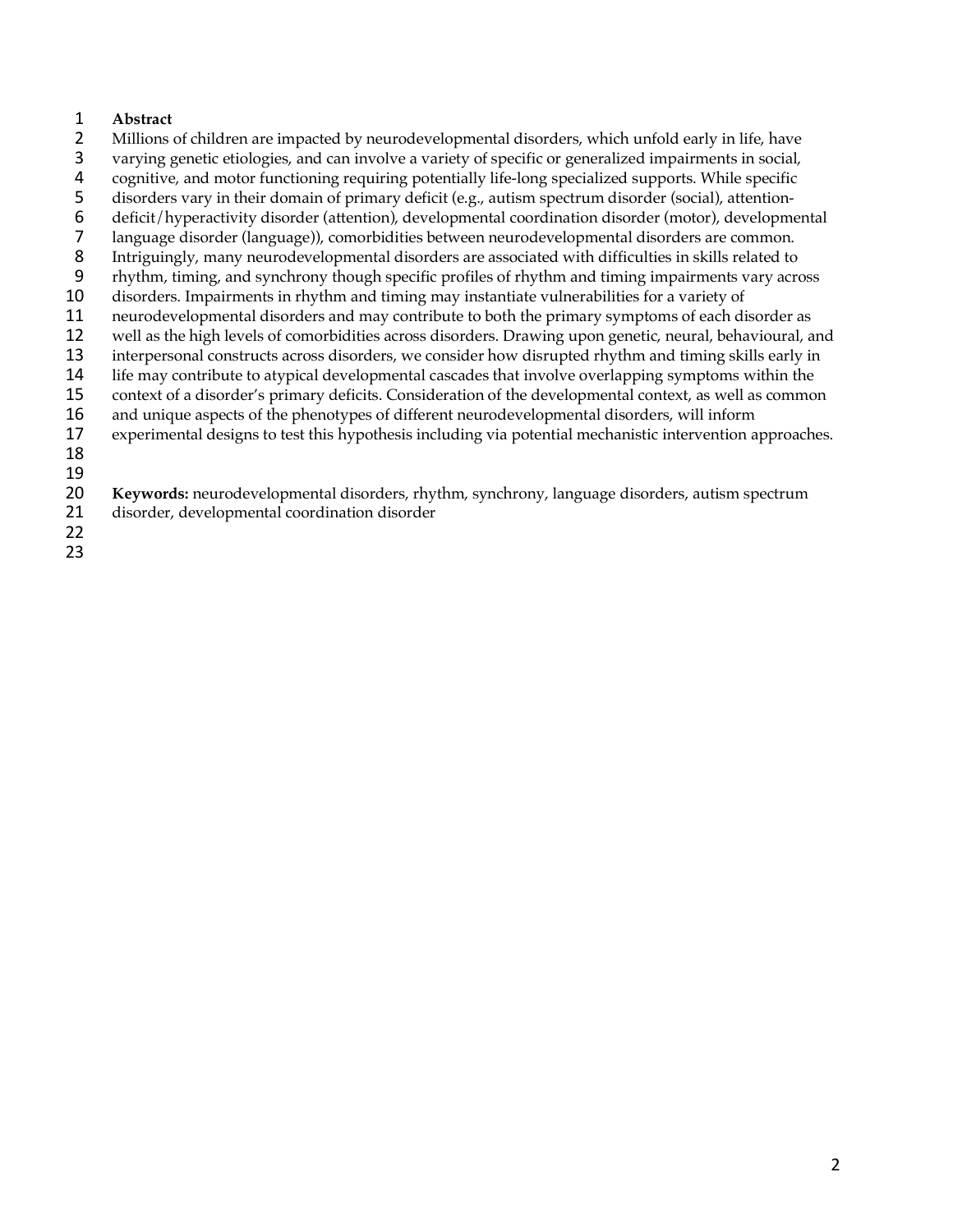## **Introduction**

2 Rhythm and timing are essential to successful development. Beginning in the neonatal period,<br>3 infants are sensitive to rhythmic regularities present in music and speech, with EEG studies indicating infants are sensitive to rhythmic regularities present in music and speech, with EEG studies indicating 4 detection of auditory changes occurring at rhythmically salient moments[1,2]. According to some<br>5 theories, humans' sensitivity to rhythm to coordinate behavior is essential to the forming of social 5 theories, humans' sensitivity to rhythm to coordinate behavior is essential to the forming of social bonds<br>6 critical for survival [3]. The importance of rhythm is exemplified by its prominence in infant-directed critical for survival[3]. The importance of rhythm is exemplified by its prominence in infant-directed communication, which provides a predictable, temporal structure to facilitate coordinated interaction 8 between infant and caregiver (e.g., modulation of attention, turn-taking vocal exchanges)[4]. Rhythm is also salient to infants in part because it crosses modalities[5]: for example, a mother singing a nursery rhyme to her child provides integrated rhythmic information across auditory (vocal acoustics), visual 11 (facial and body movements), vestibular (rocking/bouncing motion) and haptic (patting child)<br>12 modalities. By supporting temporal predictions regarding when and what will occur across mo 12 modalities. By supporting temporal predictions regarding when and what will occur across modalities,<br>13 rhythm provides a foundation for individuals to attend to the world around them and plan and execute rhythm provides a foundation for individuals to attend to the world around them and plan and execute behaviors. Indeed, success in early temporal coordination such as measured, e.g., by the relative durations of interpersonal pauses during an adult-infant vocal interaction, predicts an array of socio-cognitive outcomes in language, cognition, and attachment (e.g., 4).

 Given the fundamental role of rhythm in typical development, it is perhaps not surprising that impairments in rhythm, timing, and synchrony/coordination occur across a variety of neurodevelopmental disorders (NDDs)[6–8]. NDDs, which impact millions of children and include both 20 relatively common (e.g., attention-deficit/hyperactivity disorder (ADHD); autism spectrum disorder (ASD); developmental coordination disorder (DCD); language disorders) and rare (e.g., specific genet (ASD); developmental coordination disorder (DCD); language disorders) and rare (e.g., specific genetic syndromes) disorders, begin early in life and may require life-long, specialized supports. NDDs are 23 characterized by specific constellations of strengths and weaknesses that involve cognitive, sensory, motor, and social functioning (Table 1). While the etiology and primary diagnostic deficit(s) of specific disorders vary, overlapping behavioral symptoms occur across NDDs and comorbidities between disorders are common[9]. Here we explore an emerging framework that suggests that impairments in 27 rhythm and time processing may be associated with comorbidities and common areas of divergence from<br>28 typical development across different NDDs; moreover, individual differences in rhythm processing could typical development across different NDDs; moreover, individual differences in rhythm processing could explain heterogeneity of skill development within disorders. In the current paper, we integrate knowledge from genetic, neuroscientific, behavioral and clinical perspectives to examine the development of rhythm in its phenotypic correlations and biological underpinnings across NDDs. We review cross-domain rhythm skills in a variety of NDDs and propose future directions that include

rhythm in models of typical and atypical human development.

## 34<br>35 **Genetic and Neural Perspectives in Rhythm/Timing Impairments: It's Time for a Transdiagnostic Approach**

 Human rhythm and timing sensitivities emerge very early in development and contribute to 38 adaptive behaviors including language and social communication. If (impaired) rhythm processing plays a role in the manifestation of NDDs, we must consider what genetic factors might play a role in the development of rhythm processing. Similar to most cognitive traits that vary across the population, there 41 is a continuous, normal distribution of rhythm sensitivity/skill in the population, and these individual<br>42 differences can provide a lens into the underlying biology. Rhythm-related skills such as rhythm differences can provide a lens into the underlying biology. Rhythm-related skills such as rhythm discrimination and sensorimotor tapping show moderate *heritability* (i.e., a proportion of the variance in rhythm skills are due to genetic factors), as demonstrated by twin studies (e.g. [10]). The molecular genetics underlying rhythm ability have also been recently investigated in a large-scale genome-wide association study (GWAS)[11]. Genetic associations with self-reported beat synchronization were examined in N=606,825 (the phenotype was responses to the item "*Can you clap in time with a musical beat?"*, validated in relation to task-based synchronization to a musical beat in a separate sample).<br>49 Findings indicated a highly polygenic genetic architecture, i.e., beat synchronization is associated Findings indicated a highly polygenic genetic architecture, i.e., beat synchronization is associated with genetic variation at a large number of genomic loci occurring widely across the genome. These genetic associations showed enrichment for regions of the genome that regulate gene expression in the central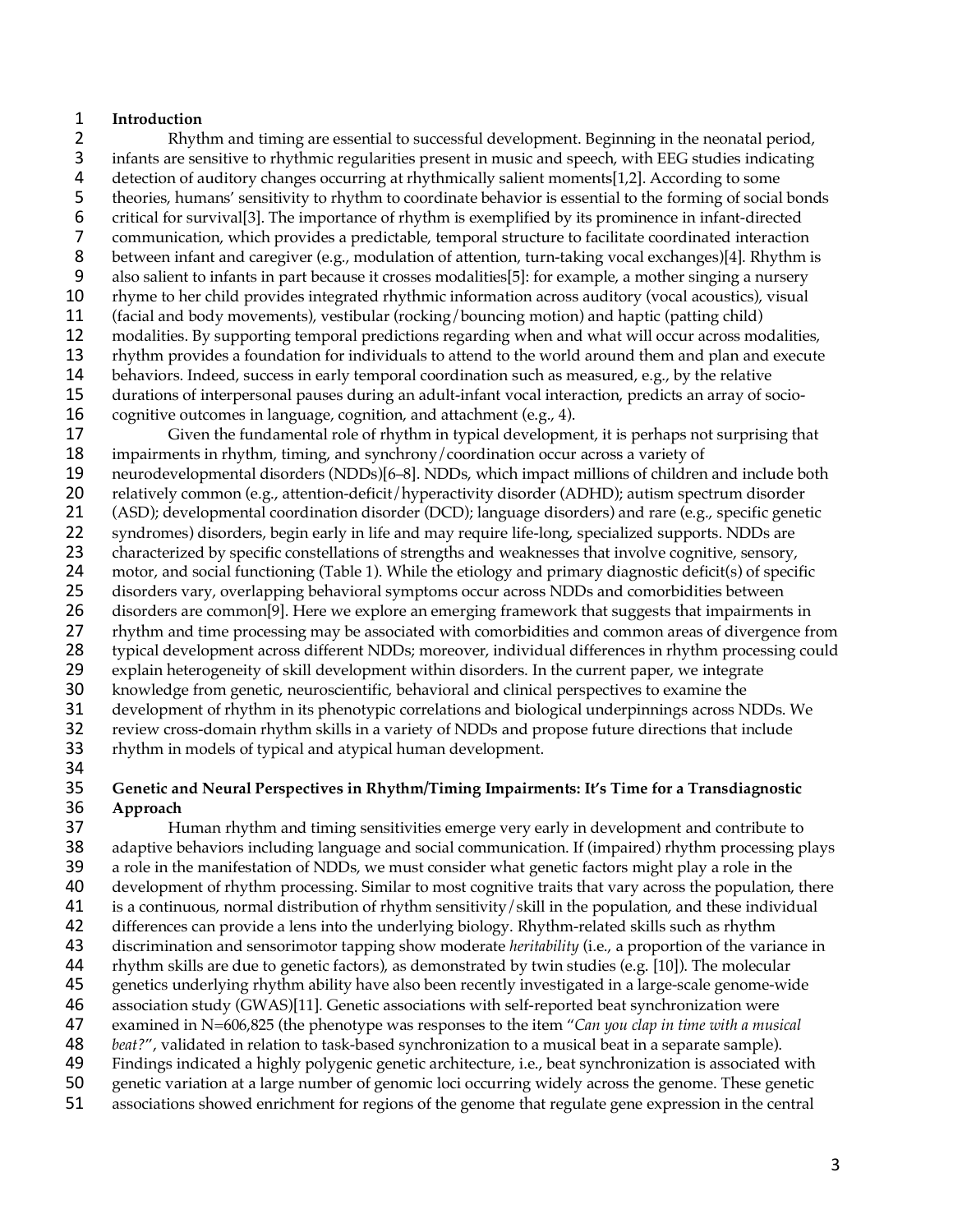nervous system, both in fetal and adult brain tissue, highlighting potential early neurodevelopmental

 processes. The study also uncovered genetic *pleiotropy* (shared genetic architecture among distinct traits[12]) between beat synchronization and two types of biological rhythms: respiration and circadian

4 chronotypes.<br>5 These 5 These initial GWAS results for rhythm align with conceptual frameworks of ongoing work in the psychiatric genetics field showing that widespread pleiotropy among cognitive/neurological traits is the psychiatric genetics field showing that widespread pleiotropy among cognitive/neurological traits is the rule rather than exception[13]. Not only is there emerging evidence of pleiotropy between neurological 8 and psychiatric traits[14,15], but recent work analyzing the relationship between over 500 GWAS's shows that 90% of genomic loci were linked to multiple traits[16]. Indeed, pleiotropic genetic effects span clinical/developmental boundaries[13] and are reported for a growing number of clinically distinct 11 disorders (see for example shared genetic liability of reading disability with several other NDD<br>12 traits[17,18]). The Atypical Rhythm Risk Hypothesis (ARRH) predicts that genetic liability for a 12 traits[17,18]). The Atypical Rhythm Risk Hypothesis (ARRH) predicts that genetic liability for atypical<br>13 rhythm increases the risk of diverse developmental speech and language problems in part through rhythm increases the risk of diverse developmental speech and language problems in part through genetic pleiotropy[6]. As evidence for this, ARRH points to atypical rhythm as a frequent feature among developmental speech and language disorders, with converging evidence of atypical rhythm in motor and attentional disorders that are often co-morbid with speech and language disorders[6]. Many different aspects of atypical rhythm task performance (e.g., rhythm discrimination, beat perception and synchronization) have been linked to these disorders (see below and Supplemental Table 1); there is not a clear, consistent pattern of a specific type of atypical rhythm being systemically linked only to a specific 20 disorder. Indeed, performance on different rhythm tasks tends to be correlated[19], which may reflect<br>21 some degree of underlying pleiotropy[12]. Per ARRH, some shared variance among genetics of atypical some degree of underlying pleiotropy[12]. Per ARRH, some shared variance among genetics of atypical 22 rhythm skills is expected to also overlap with developmental speech and language problems. Furthermore, frameworks such as ARRH are consistent with the development of transdiagnostic criteria 24 [20], which focus on identifying behavioral and biological features co-occurring across diagnostically distinct conditions as an alternative to identifying single "core deficits" of each diagnosis, (see [21] for discussion of the limitations of core-deficit hypotheses in NDDs, and Table 1 for examples of cross-

27 disorder comorbidities).<br>28 Genetic liabilitie Genetic liabilities may link to impairments across disorders through neural endophenotypes for rhythm and time processing[6]. Rhythm and time perception and production involve interactions between the auditory and motor systems. Auditory rhythm processing involves a network of cortical and subcortical motor areas including basal ganglia, cerebellum, premotor cortex, and supplementary motor area (see [22] for a review). Neurologically, listening to auditory rhythms without movement activates motor regions of the brain (e.g.,[22,23]) and both transient brain stimulation and neurological disorders 34 affecting motor regions impair time perception (e.g., [24,25]). People's rhythm perception is impacted by<br>35 how they move to the music[26] – or, in the case of infants, how the infants are moved to the music[27] -how they move to the music $[26]$  – or, in the case of infants, how the infants are moved to the music $[27]$  -- as by vestibular stimulation[28]. Rhythm processing is subserved by neural oscillatory activity that synchronizes to external stimuli. Under frameworks such as Dynamic Attending Theory [29], neural entrainment to rhythmic stimuli involves extracting regularities from incoming sensory input to develop expectancies (predictions) regarding timing and content of upcoming events. Neural entrainment to rhythmic signals such as music and speech is also modulated by attention and experience[30,31]. 41 Structural abnormalities and atypical functional activity for rhythm and time processing are observed<br>42 across a variety of NDDs including speech/language disorders, developmental coordination disorder, across a variety of NDDs including speech/language disorders, developmental coordination disorder, ASD, and rare genetic syndromes (see below).

## **Rhythm and Timing Profiles in NDDs**

 We next review profiles of NDDs with a focus on the common theme of atypical rhythm skills and their association with a variety of functional impairments on tasks targeting attention, language, 48 communication, and social functioning. We included disorders for which extant research has considered<br>49 multiple aspects of rhythm and timing skills and because of their patterns of comorbidity with each other multiple aspects of rhythm and timing skills and because of their patterns of comorbidity with each other in these different domains of functioning.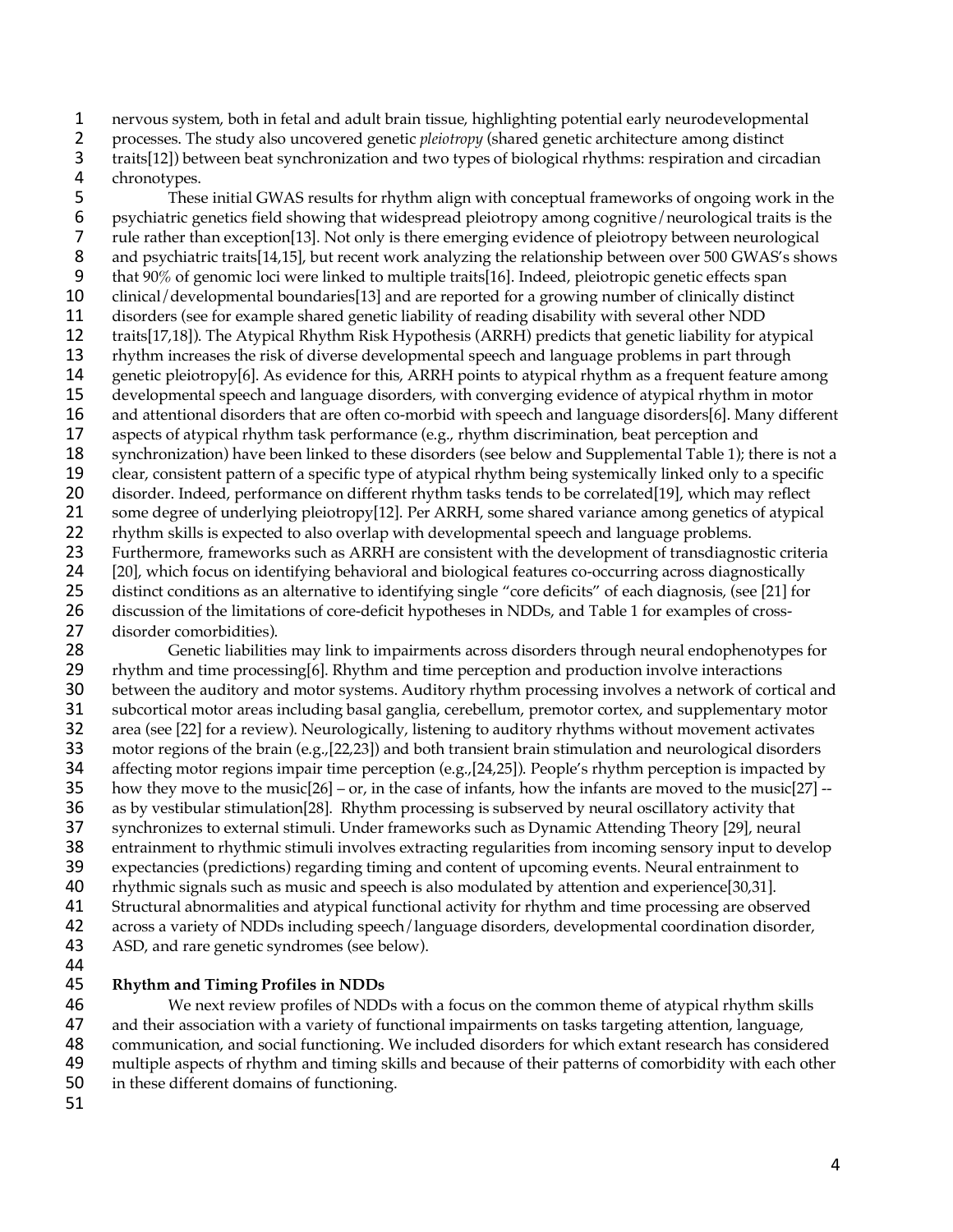### **Speech/Language Disorders**

2 Speech/language disorders are common in childhood (3-16%) though many children are not<br>3 formally diagnosed or treated[32]. As summarized in the Atypical Rhythm Risk Hypothesis (ARRH)[ formally diagnosed or treated[32]. As summarized in the Atypical Rhythm Risk Hypothesis (ARRH)[6], 4 accumulating evidence demonstrates impaired timing skills across a variety of speech/language<br>5 disorders, which exhibit frequent comorbidities among each other and with other disorders such 5 disorders, which exhibit frequent comorbidities among each other and with other disorders such as<br>6 ADHD and DCD. The majority of rhythm research in speech/language disorders thus far has focuse ADHD and DCD. The majority of rhythm research in speech/language disorders thus far has focused on dyslexia, a developmental disorder affecting ~3-10% of children with characteristic difficulties in word decoding, which impacts individuals' spelling performance and the development of reading fluency[33]. A few studies have investigated timing skills in children with developmental language disorder (previously known as specific language impairment), a similarly common developmental disorder with a  $\sim$ 3-7% prevalence rate, that is characterized by weak language abilities in one or multiple domains that<br>12 cannot be explained by a known biomedical condition [34] (such as a brain injury, hearing loss or 12 cannot be explained by a known biomedical condition[34] (such as a brain injury, hearing loss or<br>13 intellectual disability or autism spectrum disorder). Timing skills have also been examined in ind intellectual disability or autism spectrum disorder). Timing skills have also been examined in individuals with stuttering, which is a speech disorder appearing in ~0.3-5.6% of children[35]. The speech of children who stutter shows frequent occurrences of repetitions or prolongations of sounds, syllables, or words that disrupt the rhythmic flow of speech[9].

 Rhythm skills are often assessed with tapping tasks and rhythm discrimination tasks. Tapping tasks measure the ability to temporally coordinate with a predictable event by asking participants to tap to the beat of music or together with an isochronous metronome[36]. Performance is typically described by the consistency/variability of the taps, the difference between the expected and the actual tapping rate, or the difference between the expected and the actual times of the taps. In rhythm discrimination 22 tasks, participants are typically presented with two rhythms that are either the same or different as a result of changing the duration of one or more tones or the interval between two tones. Compared to age- matched typically developing peers, tapping rates of children with DLD and with dyslexia have been reported to deviate more from the expected tapping rate, and taps of children who stutter to occur significantly earlier than the expected time according to the stimulus [37–39]. There is some inconsistency 27 across studies in regard to behavioral performance, however, and between behavioral and neural<br>28 measures (e.g., some studies report reduced tapping consistency in dyslexia[37,40] while others ob measures (e.g., some studies report reduced tapping consistency in dyslexia[37,40] while others observe intact consistency of synchronized tapping [41,42] but atypical neural responses[41]). Rhythm discrimination has been found to be impaired in dyslexia, DLD and stuttering [38,43,44]. Processing of low-level cues related to rhythm processing, such as amplitude rise time or duration, has also frequently been found to be weaker in individuals with DLD [45] and dyslexia [37,40,46,47] compared to their typically developing peers, though one study did not observe differences in duration discrimination in

 dyslexia [46].<br>**35** Impa Impairments appear in processing of timing-related aspects of spoken language as well. Children with dyslexia and DLD demonstrate impaired performance on tasks measuring word stress or sentence- level prosody processing [48,49]. In [48], word stress sensitivity was measured with two tasks in children with dyslexia and TD peers. At 9 years of age, children were presented with stimuli that had the same segmental information (the syllable *dee* presented repeatedly) but differed in their stress pattern, and had to choose the stimulus that matched a picture (e.g., the matching stimulus for a picture of Harry Potter 41 was DEE-dee DEE-dee). Children with dyslexia demonstrated reduced sensitivity to word stress<br>42 compared to age-matched and younger, reading-matched peers. At 13 years, stress sensitivity wa compared to age-matched and younger, reading-matched peers. At 13 years, stress sensitivity was measured with a stress discrimination task in which the same word was presented twice either with the 44 same stress pattern or with different stress patterns (e.g., DIfficulty (SWWW) and diFFIculty (WSWW), and children had to decide if they are the same or different; children with dyslexia performed worse than age-matched peers [48]. Sentence-level prosody processing was found to be impaired in children with DLD in an artificial language learning task with and without prosodic cues (i.e., frequency, intensity and 48 duration) to the underlying language structure. In contrast to children with TD, children with DLD could<br>49 not take advantage of the prosodic cues in acquiring the rules of the artificial language [49]. 49 not take advantage of the prosodic cues in acquiring the rules of the artificial language [49].<br>50 Some of the structural and functional brain characteristics of children with speech/l Some of the structural and functional brain characteristics of children with speech/language

disorders have been proposed to underlie atypical timing skills in these populations. Functional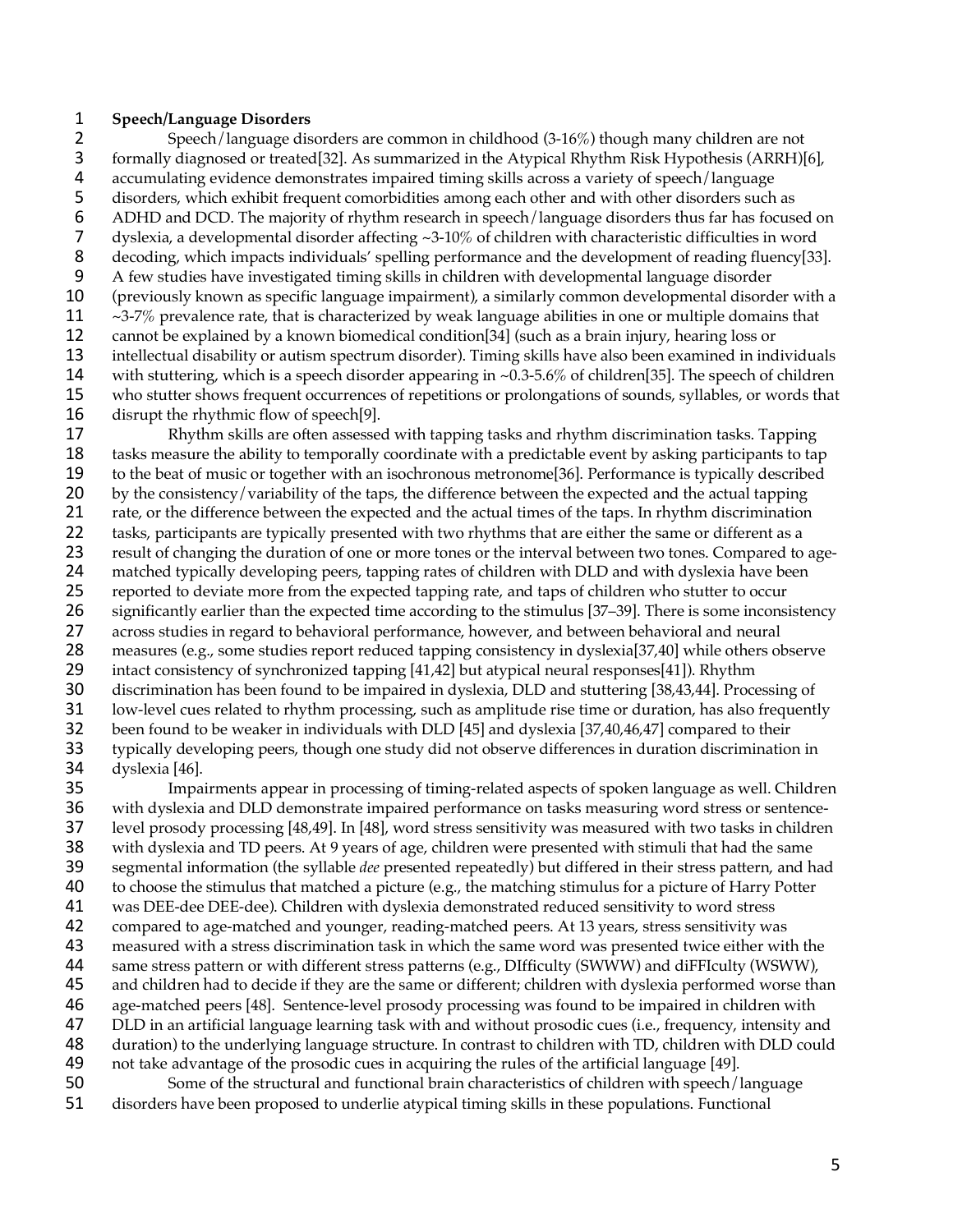connectivity measured with resting state fMRI in brain areas associated with rhythm processing (basal

- 2 ganglia-thalamocortical network) as well as structural connectivity in areas supporting internal timing<br>3 (putamen, SMA) appear to be weaker in individuals who stutter [50]. Interestingly, stuttering is
- (putamen, SMA) appear to be weaker in individuals who stutter [50]. Interestingly, stuttering is
- 4 significantly reduced if individuals are exposed to a regular external rhythm like a metronome and<br>5 otherwise atypical brain activation patterns become similar to those in individuals who do not stutte
- 5 otherwise atypical brain activation patterns become similar to those in individuals who do not stutter in<br>6 parallel with improved speech fluency [51]. Oscillatory activity in beta frequency band, which has been
- parallel with improved speech fluency [51]. Oscillatory activity in beta frequency band, which has been
- proposed to reflect functional coordination between auditory and motor systems and involved in timing, 8 has also been found to be atypical in adults who stutter [50]. In dyslexia, the degree of neural entrainment
- to the speech envelope [52] as well as to non-speech stimuli [53] is less when compared to TD children.
- Neural entrainment to the regularities of auditory stimuli has been proposed to be impaired in DLD as
- 11 well, but to our knowledge, this hypothesis has not been tested yet, nor have other neural correlates of<br>12 impaired timing skills in DLD.
- 12 impaired timing skills in DLD.<br>13 Performance on variou
- Performance on various measures of rhythm as described above (speech rhythm, rhythm discrimination, tapping to the beat) has been associated with language skills in children with language impairments in multiple studies (e.g., [54]) indicating that a common mechanism underlies the development of both rhythm and language processing. This idea is supported by a recent meta-analysis of neuroimaging studies showing that shared neural structures underlying temporal hierarchical 18 processing and predictive coding are involved in both rhythm and spoken language processing [55].
- Motivated by findings on 1) weak timing skills in children with speech/language disorders and 20 2) their associations with speech/language skills, it has been proposed that improving rhythm processing with music training could also benefit speech/language skills. In a randomized controlled trial, children 22 with dyslexia performed better on rhythm reproduction, phonological awareness, and reading tasks following 30 weeks of music training focusing on rhythm skills, compared to a control group that 24 completed a painting training[56]. Improvements in rhythm skills and phonological awareness were<br>25 associated suggesting that mechanisms involved in rhythm-based processing support language associated suggesting that mechanisms involved in rhythm-based processing support language acquisition and phonological development.
- 27 The short-term effect of rhythm on subsequent speech/language processing of children with 28 DLD and/or dyslexia has also been investigated with rhythmic priming paradigms: for instance, DLD and/or dyslexia has also been investigated with rhythmic priming paradigms: for instance, Przybylski et al. [57] found that children with dyslexia and DLD (as well as children with TD) perform better on a grammaticality judgment task following an exposure to a rhythm with a regular vs. an irregular beat, indicating shared mechanisms underlying rhythm and speech/language processing.
- **Attention-Deficit/Hyperactivity Disorder (ADHD)**
- 34 ADHD is a common neurodevelopmental disorder  $(\sim4-7\%$  of children) characterized by<br>35 inattention and/or hyperactivity-impulsivity, which interferes with everyday functioning[9]. Ch inattention and/or hyperactivity-impulsivity, which interferes with everyday functioning[9]. Children may exhibit ADHD symptoms independent of other disorders though ADHD also occurs comorbidly with other NDDs (e.g., language disorders, DCD, ASD)[58–61]. Children with ADHD have difficulties with perceiving, reproducing or comparing durations [62] as well as with beat perception in music that cannot be accounted for by duration coding problems [63]. Beat perception is, however, comparable to TD children's performance when stimuli consist of simple sound patterns instead of music with a
- 41 complex structure[63].<br>42 A recent study A recent study [63] found lower synchronization consistency in children with ADHD than in TD children in a finger tapping task, both when children were asked to synchronize their taps with tones and with the beat of music. Children with ADHD had more difficulty tapping to real music than simple tonal stimuli. Children with comorbid ADHD and DCD demonstrated even lower performance than children with only ADHD. The authors suggest that the greater difficulty with synchronizing to music may indicate difficulties with internal generation and maintenance of the beat in ADHD because the beat in 48 music must be inferred based on the rhythmic patterns (versus it being provided by a periodic, acoustic<br>49 cue as with a metronomic tone series) [63]. Interestingly, children with ADHD showing better beat 49 cue as with a metronomic tone series) [63]. Interestingly, children with ADHD showing better beat<br>50 tracking abilities also performed better on tasks measuring flexibility and inhibition, which are
- tracking abilities also performed better on tasks measuring flexibility and inhibition, which are
- characteristic impairments in ADHD [63]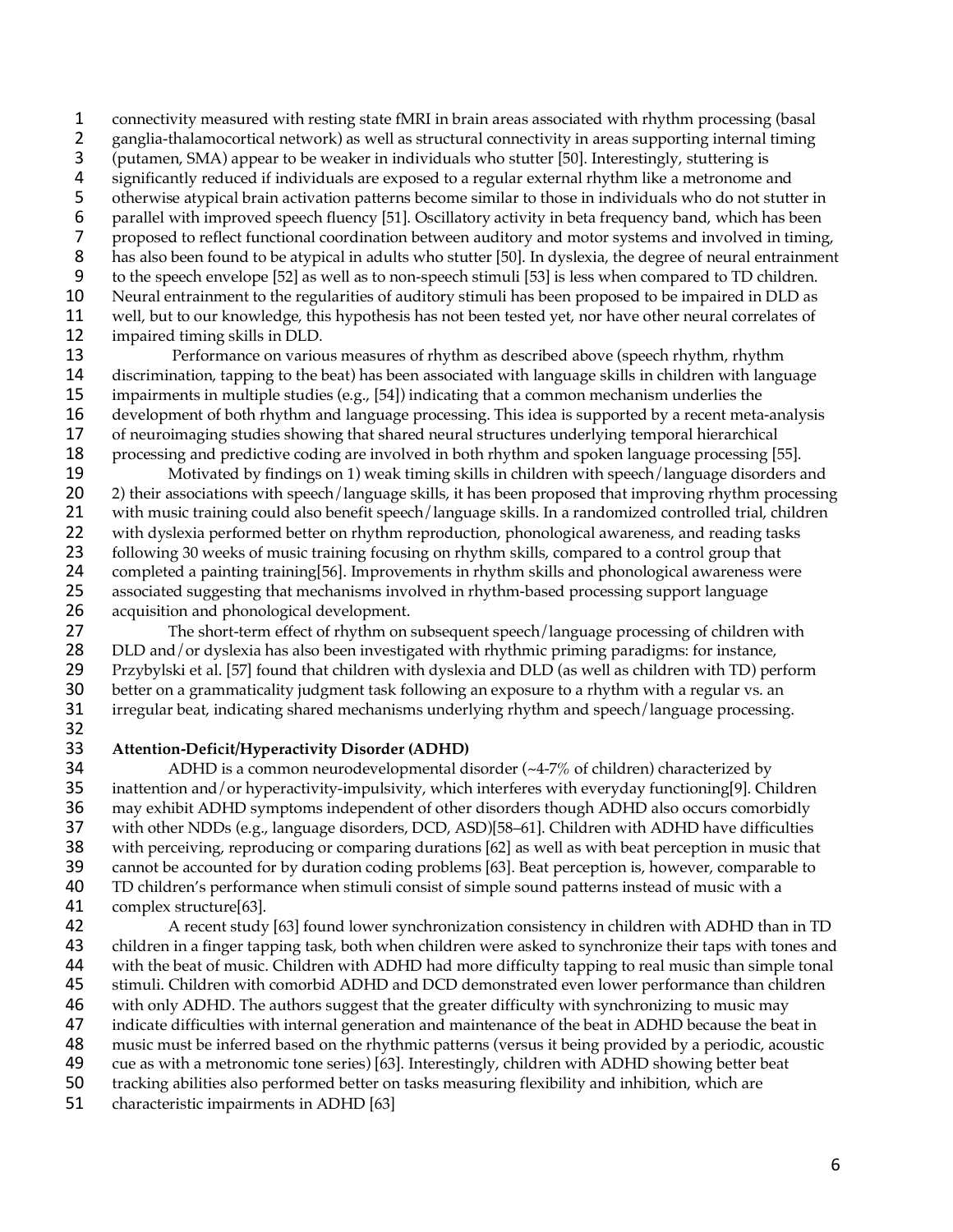Structural brain abnormalities described in ADHD appear to be associated with these timing 2 deficits. Duration discrimination impairments were related to atypical function of corticocerebellar and<br>3 cortico-striatal pathways [64]. The basal ganglia and their connectivity with cortical areas (e.g., cortico-striatal pathways [64]. The basal ganglia and their connectivity with cortical areas (e.g., 4 supplementary motor area, premotor cortex, auditory cortex) have been suggested to be associated with<br>5 internal beat generation and maintenance (i.e., perceiving and maintaining the beat from the hierarchical internal beat generation and maintenance (i.e., perceiving and maintaining the beat from the hierarchical rhythmic structure even without the onset of a physical acoustic cue at each beat time) [65]; abnormalities in these areas and pathways may underlie rhythmic difficulties with this process in individuals with ADHD, who often show structural basal ganglia abnormalities. In addition, research has revealed atypical resting state oscillatory activity in children with ADHD, which is proposed to play a crucial role in temporal processing according to several theories (see [66] for a review).

11 While several studies have found impaired timing skills as well as structural/functional<br>12 abnormalities in timing-related brain areas/functions in children with ADHD on the group level 12 abnormalities in timing-related brain areas/functions in children with ADHD on the group level, these<br>13 characteristics are not general across all children with ADHD. These results highlight individual characteristics are not general across all children with ADHD. These results highlight individual differences within an NDD and suggest that timing impairments may be a feature of a subgroup of children with ADHD (see [66][63]).

## **Developmental Coordination Disorder**

 Developmental coordination disorder (DCD) is a neurodevelopmental disorder with a prevalence of around 5-6% that involves deficits in fine and/or gross motor skills, postural control, balance, and motor learning that are significant enough to affect self-care and activities of daily living. While different criteria for diagnosis have been used (see [67]), the Diagnostic and Statistical Manual of Mental Disorders, Fifth edition[9], definition of DCD includes early-developing very poor coordinated motor skills for age 23 (e.g., scores  $< 16<sup>th</sup>$  percentile on the Motor Assessment Battery for Children, MACB-2) that affect activities 24 of leisure and play, impact academic and vocation performance, and that cannot be explained by 25 intellectual impairment or other neurological conditions affecting motor function. DCD is heterogenous, involving fine and/or gross motor skills. Children with DCD may have trouble with tasks from running 27 to throwing and catching a ball to tying their shoes to using pencils and scissors. For more than half of children diagnosed with DCD, the impairments continue into adolescence, suggesting that it is not children diagnosed with DCD, the impairments continue into adolescence, suggesting that it is not simply a question of delayed motor development[68].

 DCD has high co-morbidity with other developmental disorders involving difficulties with timing and rhythm[8]. It has been estimated that 50% of children with DCD also have a diagnosis of ADHD, and vice versa[58,59]. DCD has also been linked to language disorders, including DLD and dyslexia[69,70]. While children with ASD frequently exhibit DCD symptoms (up to 79%; [71]), less than 34 10% of children with DCD have ASD [72]. There are few genetic studies to date, but heritability estimates for DCD have been as high as 70%[73]. for DCD have been as high as  $70\%/73$ .

 There is relatively little research in general on DCD compared to other developmental disorders, and the majority of studies have focused on motor or visuo-motor impairments. However, several studies using questionnaires indicate that children with DCD also have general sensory processing difficulties, including in the domains of audition, balance (vestibular) and body awareness[74].

 Motor deficits in DCD critically involve deficits in motor and sensorimotor timing[75], and poor 41 timing (often conceptualized as poor predictive internal modeling) can explain their less accurate, slower,<br>42 and more variable performance on a number of motor tasks[8,76], including rhythmic multi-joint and more variable performance on a number of motor tasks[8,76], including rhythmic multi-joint coordination, motor sequencing, motor learning, use of feedback, automatization and anticipation[75,76], as well as visual tracking of objects[77], visual-motor coincident timing[78] and tapping along to rhythmic sequences of visual[79] or auditory[80] events. Neuroimaging studies show general

abnormalities including reduced cortical thickness, reduced white matter in sensorimotor tracts, and

 compromised connectome distributed networks (for a review, see [75]). The timing and rhythm deficits in 48 DCD are particularly consistent with reported abnormalities in cerebellar function [75,81].<br>49 While the auditory and motor systems are intimately connected. little research has

While the auditory and motor systems are intimately connected, little research has investigated auditory time and rhythm perception in DCD in the absence of a motor task. Chang et al. [82] hypothesized that children with DCD would show deficits in both auditory duration perception and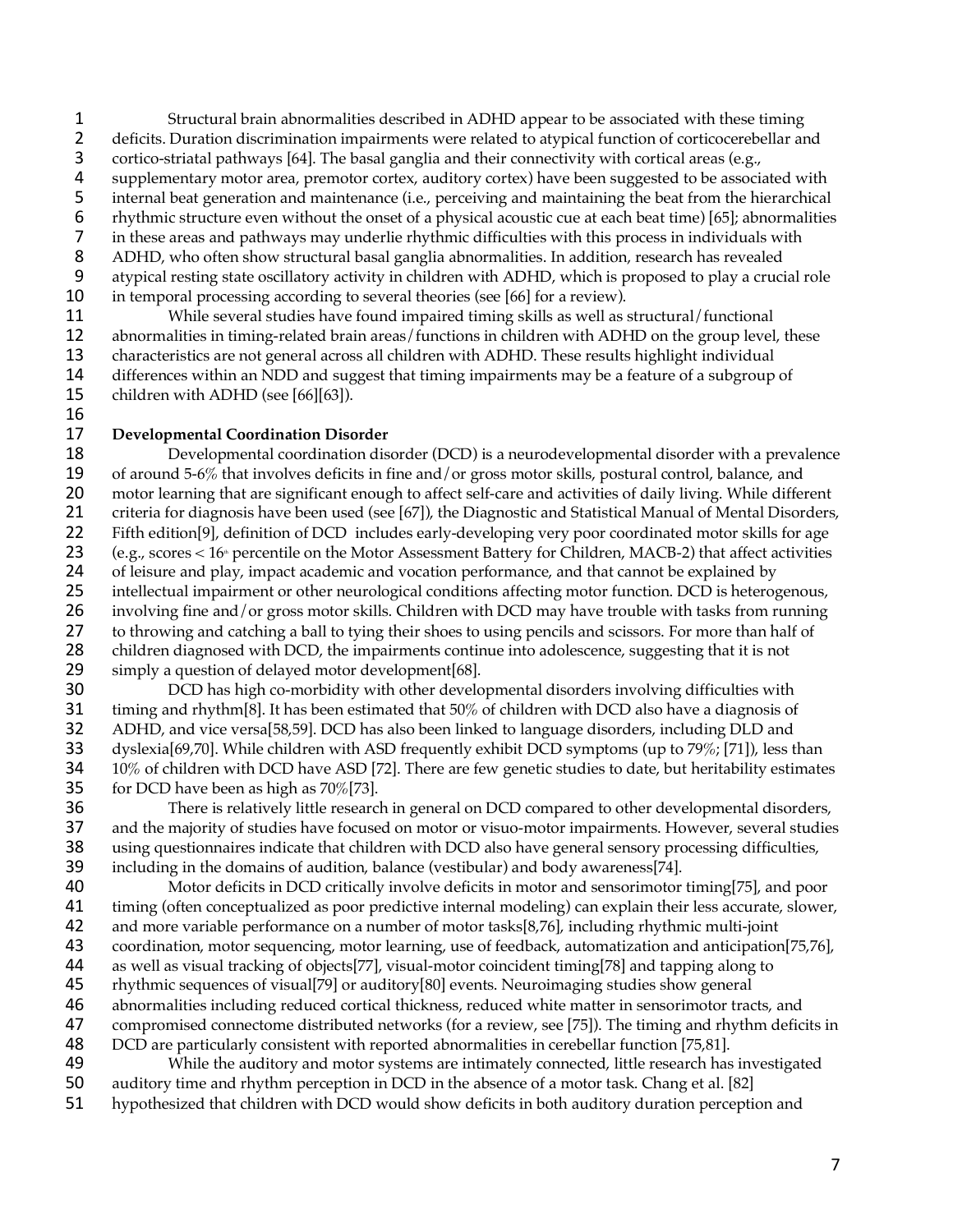auditory rhythm perception given evidence that the auditory system connects with the motor system to

2 accomplish time perception. Using psychophysical methods, they found that, compared to typically

developing children, those with DCD had poorer discrimination thresholds for detecting changes in the

4 duration of single time intervals, and detecting the presence of non-isochrony in an otherwise<br>5 isochronous tone sequence, while their pitch discrimination thresholds were relatively unaffect

5 isochronous tone sequence, while their pitch discrimination thresholds were relatively unaffected.<br>6 Furthermore, electroencephalography (EEG) showed delayed event-related potential responses in Furthermore, electroencephalography (EEG) showed delayed event-related potential responses in the

DCD children in response to change detection for duration and rhythm, but not pitch.

## **Autism Spectrum Disorder (ASD)**

 Individuals with Autism spectrum disorder (ASD), a heterogeneous but highly heritable 11 NDD[73], constitute approximately 1.5% of the general population, and exhibit impairments in social<br>12 engagement, communication, and restricted/repetitive behaviors, which includes sensory atypicalitie 12 engagement, communication, and restricted/repetitive behaviors, which includes sensory atypicalities[9].<br>13 Individuals with ASD often exhibit comorbidities with various other psychiatric disorders and Individuals with ASD often exhibit comorbidities with various other psychiatric disorders and conditions, including epilepsy, ADHD, motor coordination deficits, anxiety, and cognitive impairment[60]. Speech and language problems may also occur with some individuals not developing spoken language and others exhibiting fluent speech[83]. As for motor development and function, children and adults with ASD often show poor lower-limb coordination during tasks requiring balance, agility, and speed, and poor upper-limb coordination during visuomotor and manual dexterity tasks[84]. Sensory and motor difficulties may contribute to and/or reflect social communication impairments in

20 ASD[85] including in regard to rhythm and timing[86].<br>21 Attention problems are commonly observed in Attention problems are commonly observed in individuals with ASD[73]. Challenges in 22 modulating attention to others (e.g., joint attention) may contribute to language impairments in 23 individuals with ASD[87]. Reduced attention to social audio-visual speech synchrony is observed in children with ASD compared to children without ASD[88] and sensitivity to audiovisual synchrony is associated with language skills in children with ASD[89]. In regard to speech skills, some individuals exhibit repetitive, stereotyped language and/or atypical speech prosody[9,90]. Impairments in vocal 27 turn-taking occur beginning in infancy[91] while difficulties maintaining appropriate conversational<br>28 turn-taking are observed in some older children and adults[92]. turn-taking are observed in some older children and adults[92].

29 In regard to nonverbal social coordination, children with ASD exhibit different and less stable<br>20 forms of social synchronization, or the ability to synchronize one's body together with a partner [93]. For forms of social synchronization, or the ability to synchronize one's body together with a partner[93]. For example, individuals with ASD show reduced synchronization to others during rhythm interaction activities such as swinging a pendulum[94], rocking in a rocking chair[95], and rhythmic clapping or drumming games[93,96,97]. Difficulties with behavioral imitation are also common[98]. Some studies 34 relate social synchronization difficulties to performance on other social tasks though findings are<br>35 somewhat mixed at this time perhaps due to task and population heterogeneity[93,96,97]. A grow somewhat mixed at this time perhaps due to task and population heterogeneity[93,96,97]. A growing body of research seeks to enhance social-emotional capacities such as joint attention, eye contact, emotion inference and empathy via supporting interpersonal coordination and synchrony in both children and adults with ASD[99–101].

 A few studies have investigated musical rhythm skills in ASD. Studies indicate age-appropriate musical rhythm perception (same/difference judgments of musical rhythm patterns)[102] and rhythm 41 production (tapping rhythmic patterns with an example)[103], with performance increasing with age and<br>42 degree of metric structure (i.e., better performance for strongly metrical vs. weakly metric rhythms). In degree of metric structure (i.e., better performance for strongly metrical vs. weakly metric rhythms). In contrast, impairments are observed for rhythmic sensorimotor synchronization on tasks requiring speaking or tapping to a beat, particularly in regard to lower consistency of synchronization in individuals with ASD[42,86,104]. Impairments are also observed in discriminating auditory durations, especially for shorter (subsecond) intervals[105]. Neuroimaging studies in individuals with ASD reveal reduced connectivity of fronto-temporal and cortical-subcortical networks[106,107], as well as structural 48 abnormalities in the cerebellum and basal ganglia[107,108]. Children with ASD who participated in a<br>49 music therapy intervention demonstrated increased resting state functional connectivity between music therapy intervention demonstrated increased resting state functional connectivity between auditory, striatal, and motor regions post-intervention compared to children in a non-music control intervention, which was related to children's communication skills on a parent questionnaire[109].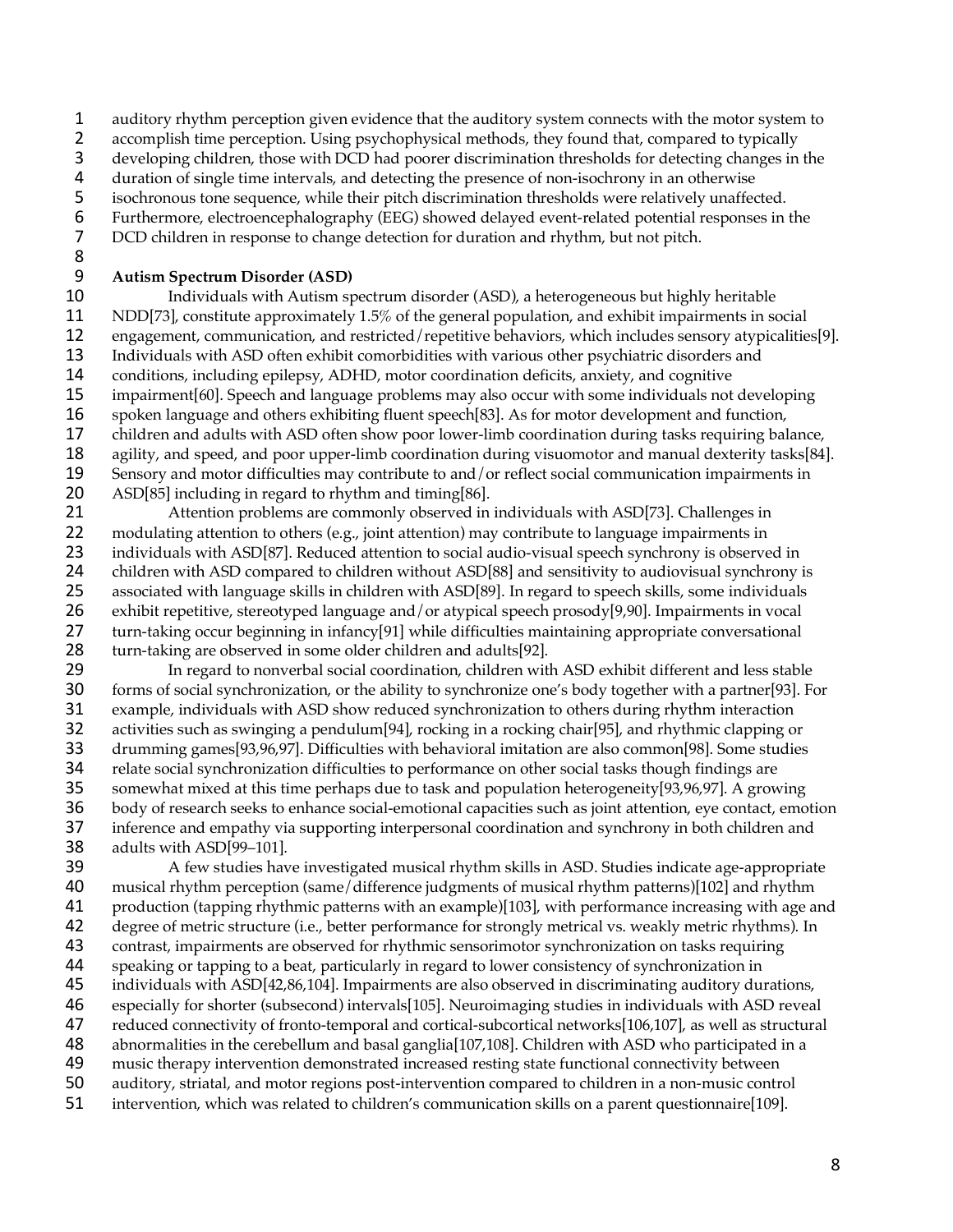## $\frac{1}{2}$ **Williams syndrome**

In comparison to the previously reviewed disorders, Williams syndrome (WS) is a rare 4 ( $\sim$ 1/10,000) neurodevelopmental disorder with a known genetic etiology, the deletion of  $\sim$ 26-28 genes on chromosome 7 [110]. Nevertheless, WS is included here because of its unique cognitive-behavioral 5 chromosome 7 [110]. Nevertheless, WS is included here because of its unique cognitive-behavioral<br>6 phenotype, which presents both overlaps with, and differences from, several of the disorders discu phenotype, which presents both overlaps with, and differences from, several of the disorders discussed 7 above, as well as the existence of a robust literature into musical and rhythm processing in WS.<br>8 The WS phenotype includes mild to moderate cognitive impairment with deficits in vis

The WS phenotype includes mild to moderate cognitive impairment with deficits in visuospatial construction skills[111]. Common comorbidities include ADHD (~65%; particularly in childhood), as well as anxiety and phobias (~50%)[112]. While initial profiles of WS focused on their strengths in verbal and 11 social skills, more recent research from the last decade highlights a more nuanced profile of strengths and<br>12 difficulties within these domains[111]. 12 difficulties within these domains[111].<br>13 Language development is dela

Language development is delayed in WS, though areas such as concrete vocabulary, verbal short- term memory, and grammatical skills become relative strengths later in development (at mental-age expected levels)[111]. Of relevance to rhythm and timing skills, reduced sensitivity to word stress patterns are observed, as well as atypical speech prosody (such as observed in ASD)[113–115]. While WS is associated with hypersociability, difficulties with social pragmatics are common and ASD-related 18 symptomatology is elevated in WS even compared to other non-ASD developmental disabilities[116]. Social coordination difficulties are observed in WS across the lifespan such as impairments in joint 20 attention and integrating social gaze during the early years (before verbal skills develop), and<br>21 impairments in initiating and maintaining conversations in older (verbal) individuals[111,114,

21 impairments in initiating and maintaining conversations in older (verbal) individuals[111,114,115].<br>22 Rhythm and timing skills have also been assessed in WS through music perception and Rhythm and timing skills have also been assessed in WS through music perception and production tasks. Many individuals with WS experience auditory sensitivities and heightened emotional 24 responsiveness to music, but there are substantial individual differences in musical skills. In general,<br>25 rhythm skills in WS are reduced compared to chronological-age matched peers but commensurate w rhythm skills in WS are reduced compared to chronological-age matched peers but commensurate with mental-age abilities. For example, individuals with WS perform worse than age-matched peers on tasks 27 involving same/difference judgments of rhythmic patterns, detecting beat alignment to real music, and<br>28 reproducing rhythmic patterns by clapping or singing[117–120]. Motor difficulties are often common reproducing rhythmic patterns by clapping or singing[117–120]. Motor difficulties are often common including coordination of rhythmic motor movements and disrupted perception-action coupling[121,122].

 Only one study has assessed neural correlates of rhythm skills in WS using EEG [123]. During passive listening to rhythmic patterns, adults with WS exhibited the canonical oscillatory activity in beta and gamma bands in response to beat onsets. However, individuals with WS also exhibited greater alpha 34 activity, as well as increased amplitude of auditory evoked potentials. This suggests that rhythm and beat<br>35 processing may connect with their atypical auditory attention profile (e.g., increased responsiveness, poor processing may connect with their atypical auditory attention profile (e.g., increased responsiveness, poor inhibition and attention disengagement). Neuroimaging studies in WS also reveal differences in brain structure and connectivity in areas important for beat and rhythm processing (e.g., reduced basal ganglia volume)[124].

## **Summary and Future Directions**

41 Rhythm is an early-emerging and essential component of human development and interactions;<br>42 vet, as reviewed here, impairments in rhythm are associated with a variety of NDDs including relatively yet, as reviewed here, impairments in rhythm are associated with a variety of NDDs including relatively common disorders with complex and varying genetic etiologies (e.g., ADHD, language disorders, DCD, ASD) as well as rare genetic syndromes of known etiology (e.g., WS). Indeed, as reviewed above, the available research finds that many types of rhythm impairments are evident across multiple NDDs (see Supplemental Table 1). Rhythm impairments may be associated with particular facets of individual NDDs, the common comorbidities across NDDs, and broader social-emotional/behavioral difficulties 48 frequently observed (Figure 1). Indeed, regardless of the "primary" domain of a given disorder, profiles<br>49 of impairments that include increased timing and rhythm deficits in children with various NDDs increas of impairments that include increased timing and rhythm deficits in children with various NDDs increase the risk of mental health problems, social problems, and poor academic performance [60,112,125,126].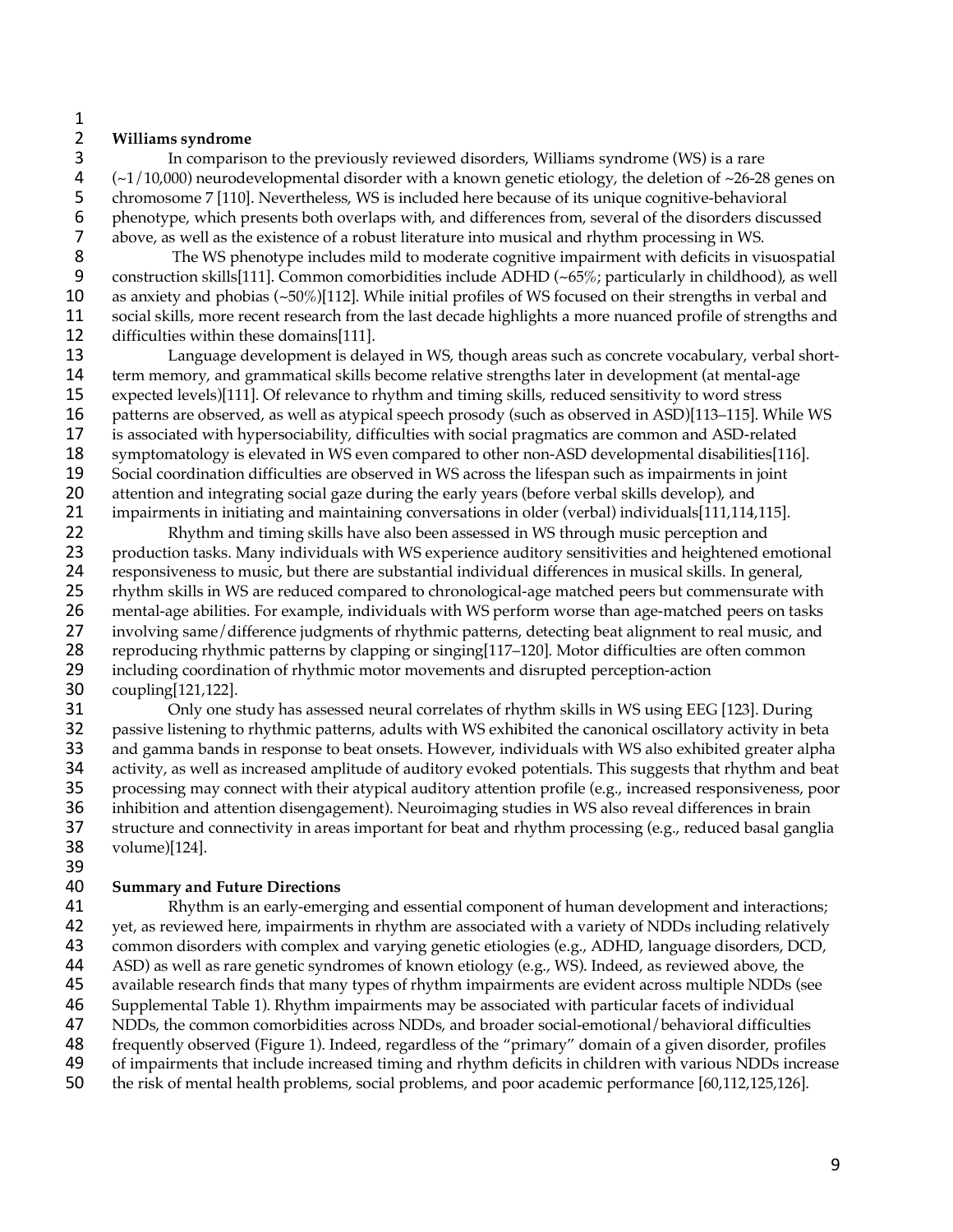In this summary section, we consider how transdiagnostic investigations into rhythm and timing 2 skills across domains may be fruitful for elucidating underlying biology, characterizing<br>3 sychological/behavioral sequelae, and designing effective interventions for individual psychological/behavioral sequelae, and designing effective interventions for individuals with various 4 NDDs. Frameworks that consider heterogeneity within and across NDDs dovetail with ongoing efforts to identify the etiology of features and function that are common across multiple mental traits and identify the etiology of features and function that are common across multiple mental traits and disorders[127], leveraging phenotypic heterogeneity and comorbidities as an important source of biological covariation (e.g., as in the National Institutes of Mental Health Research Domain Criteria (RDoC) Project). Although rhythm is not currently formally included as an RDoC domain, motor processes and sensory domains (important components of rhythm processing) have recently been incorporated into RDoC [128,129]. Increasing evidence suggests that transdiagnostic investigations across 11 NDDs may be more powerful for revealing links between underlying mechanisms and functional<br>12 outcomes than comparisons of specific NDDs and typical controls[21,130]. 12 outcomes than comparisons of specific NDDs and typical controls[21,130].<br>13 Critical to NDDs is the focus on *development*; these are disorders the

 Critical to NDDs is the focus on *development*; these are disorders that unfold over time and reflect interactions among genetic vulnerabilities, neural development, and a variety of environmental factors (Figure 1). Overlapping difficulties as well as the degree to which different domains are impacted across different NDDs may reflect similarities and differences in the timing, amount, and how widespread (e.g., across neural systems) are the instantiation of atypical developmental processes[131]. Additionally, development is a dynamic process and any vulnerabilities in rhythm processing will both impact and be 19 shaped by other (common and unique) vulnerabilities as well as experiences (e.g., as in 20 neuroconstructivist approaches[131]). For example, rhythm is integrally connected with the motor system<br>21 suggesting potential feedback loops between vulnerabilities in rhythm perception and motor skills; as suggesting potential feedback loops between vulnerabilities in rhythm perception and motor skills; as summarized above, motor impairments of varying degrees commonly occur across NDDs [6,58,69,71]. Another example comes from rhythms in social contexts. Rhythm and timing deficits may impair attention shifting and modulation that contribute to successful social interactions; at the same time, atypical (decreased or increased) interest in social information may reduce opportunities to develop and refine rhythm and timing skills needed for social coordination[132].

27 Given the developmental context of NDDs, one important and growing direction for future<br>28 research includes longitudinal designs of rhythm sensitivity early in life in children with or at risk fo research includes longitudinal designs of rhythm sensitivity early in life in children with or at risk for 29 various NDDs (due to family risk status or other health risk factors) in order to investigate trajectories of rhythm sensitivity development, as well as relationships between early rhythm sensitivity and later functional language, social, emotional, and motor skills. While some studies with infants at risk for ADHD, ASD, and/or language disorders, as well as children with genetic syndromes such as WS, have investigated early motor, language, sensory, or attentional functioning, rhythm processing has generally 34 not been a focus of these studies [61,131]. Yet the evidence presented in the current paper suggests<br>35 theoretical support for such future work. One recent study reported associations between infants' theoretical support for such future work. One recent study reported associations between infants' temporal sensitivity (amplitude envelope rise time discrimination, important for synchronization of neural oscillatory activity to the temporal signal and reflective of the speech rhythm) and later vocabulary development[133]. Ladányi and colleagues suggest that rhythm may be a powerful means of early 39 identification of children at risk for language disorders due to shared underlying biology[6]. Large-scale population-wide epidemiological studies are needed to test the prediction that atypical rhythm increases 41 the risk of presence of developmental speech and language problems, as well as DCD and ADHD.<br>42 Furthermore, specific familial influences (genetic and environment factors) accounting for the Furthermore, specific familial influences (genetic and environment factors) accounting for the hypothesized shared risk will need to be disentangled and may point to specific convergent or divergent

biological pathways.

 From an assessment standpoint, in order to better conceptualize common and unique rhythm difficulties across different NDDs, transdiagnostic approaches should thoroughly assess participants for 47 comorbid conditions in order to appropriately characterize their samples (e.g., DCD+DLD vs DCD alone). Additionally, studies should utilize task batteries that incorporate a variety of rhythm and temporal processing activities (e.g., beat perception and production, interval timing, simple vs. complex rhythms). Tasks must also consider different domains (e.g., visual, auditory, tactile, multisensory) and consider tasks with and without motor components, as well as tasks with and without social contexts. Parsing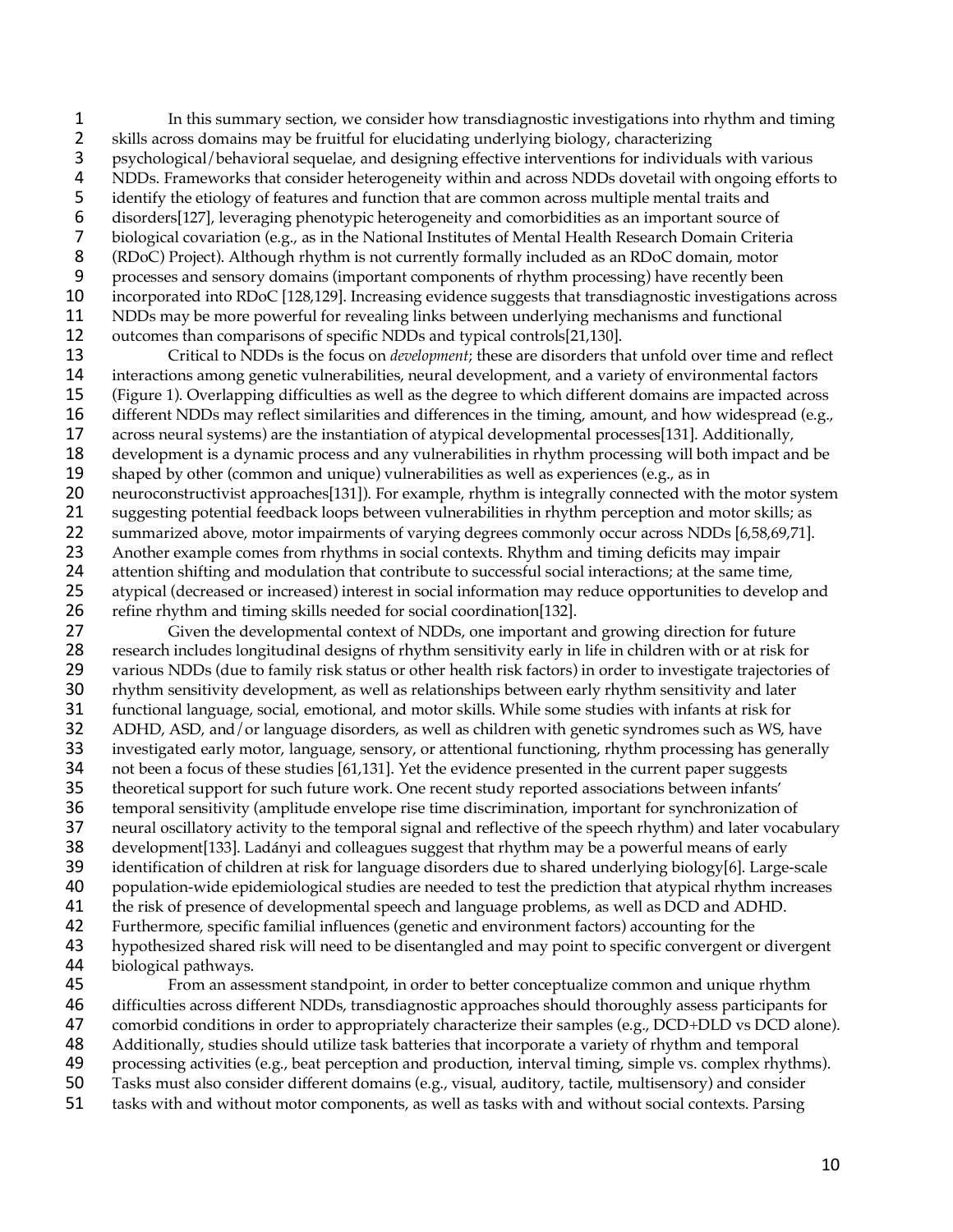specific rhythm and timing skills across domains may reveal rhythm profiles across different disorders 2 and/or profiles of comorbidities. For example, some children may be particularly impaired in tasks that<br>3 involve explicit motor components (i.e., rhythm production) while others may perform similarly across involve explicit motor components (i.e., rhythm production) while others may perform similarly across 4 perception and production tasks; some children may be supported by rhythm tasks embedded in<br>5 linguistic/speech or social stimuli while others may be particularly impaired in such contexts. Mo 5 linguistic/speech or social stimuli while others may be particularly impaired in such contexts. More nuanced studies of the processes underlying tasks would also clarify profiles across disorders or nuanced studies of the processes underlying tasks would also clarify profiles across disorders or comorbidities. For example, impairments in rhythmic synchronization to beat-based stimuli are observed across nearly all NDD disorders (see Supplemental Table 1). However, it is unknown if difficulties across disorders involve the same or overlapping components (e.g., beat finding, beat maintenance, beat adjustment, error correction). Comparisons across disorders with different types of beat synchronization 11 tasks may be informative for parsing specific impairment profiles (e.g., tapping at different tempi, fixed<br>12 vs. variable tempi, manipulating the metrical strength, specific acoustic characteristics of stimuli). 12 vs. variable tempi, manipulating the metrical strength, specific acoustic characteristics of stimuli).<br>13 It is also critical to identify mechanisms by which rhythm processing contributes to individ

It is also critical to identify mechanisms by which rhythm processing contributes to individual differences in phenotypic expressions across NDDs and whether overlapping behavioral difficulties are subserved by the same neural mechanisms across different NDDs or if different (potentially compensatory) profiles are observed. Rhythmic processing involves temporal predictability (e.g., Dynamic Attending Theory[29]), impairments in which are associated with multiple downstream effects including attention to (or attentional disengagement from) sensory stimuli. For example, the Temporal Sampling Framework proposes that impairments in processing slow rhythms (caused by inefficient 20 phase-locking of neural oscillatory activity at low frequencies) are predictive of reduced phonological<br>21 development in language disorders[134]. Another potential mechanism may involve reward processin development in language disorders[134]. Another potential mechanism may involve reward processing, 22 which is impacted in multiple NDDs[135]. Reward processing shares neural pathways (e.g., caudate) with rhythmic sensorimotor synchronization and connects synchrony with subsequent prosocial behavior[136]. In addition to assessing neural activity (e.g., EEG, MEG), other methodological approaches 25 that allow for assessing how behaviors unfold over time (e.g., movement tracking, eye-tracking) may elucidate mechanistic processes underlying rhythm skills across NDDs, as well as links to functional 27 skills across domains.<br>28 As noted in th

As noted in the reviews of different NDDs, there is substantial interest and growing research in rhythm-based interventions for children with NDDs [56,100,101]. Rhythm-based intervention studies take a variety of forms and target a range of outcomes measures. The general principle of these interventions is that providing structured, predictable, rhythmic stimuli increases relevant neural activity to support behavioral task performance (e.g., increasing oscillatory power at the stimulus frequency). As proof-of- concept designs, several studies have used rhythmic priming activities, in which regular rhythmic stimuli 34 precede or co-occur with target stimuli (e.g., hearing or reading sentences, completing a motor task), to<br>35 investigate rhythm facilitation of task performance [57]. Other studies involve single or multi-session investigate rhythm facilitation of task performance [57]. Other studies involve single or multi-session auditory-motor training activities, often using music/music and movement activities or interventions [100,109]. While there is promising evidence from several studies, larger studies with appropriate comparison conditions are needed, as well as a broadening of the types of symptoms and NDDs being targeted. As with all interventions, clearly elucidated theories of change are needed in order to optimize intervention design; indeed, intervention studies can be used to test connections between proposed 41 mechanisms and outcomes behaviors. Mechanistic intervention research across and within NDDs will<br>42 support intervention development and help determine for whom interventions are most appropriate a support intervention development and help determine for whom interventions are most appropriate and for what target outcomes.

## **Conclusion**

 Rhythm and timing underlie a variety of human behaviors including attentional, sensory, motor, linguistic, and social domains. There is considerable evidence that rhythm and timing deficits are common across a variety of NDDs with overlapping profiles of rhythm impairments. The presence of timing and rhythm processing deficits across NDDs suggests there may be overlapping genetic and

- neural vulnerabilities for developing NDDs and potentially explains one facet of the high comorbidity
- across disorders. Individual differences in rhythm skills in different domains may also help to explain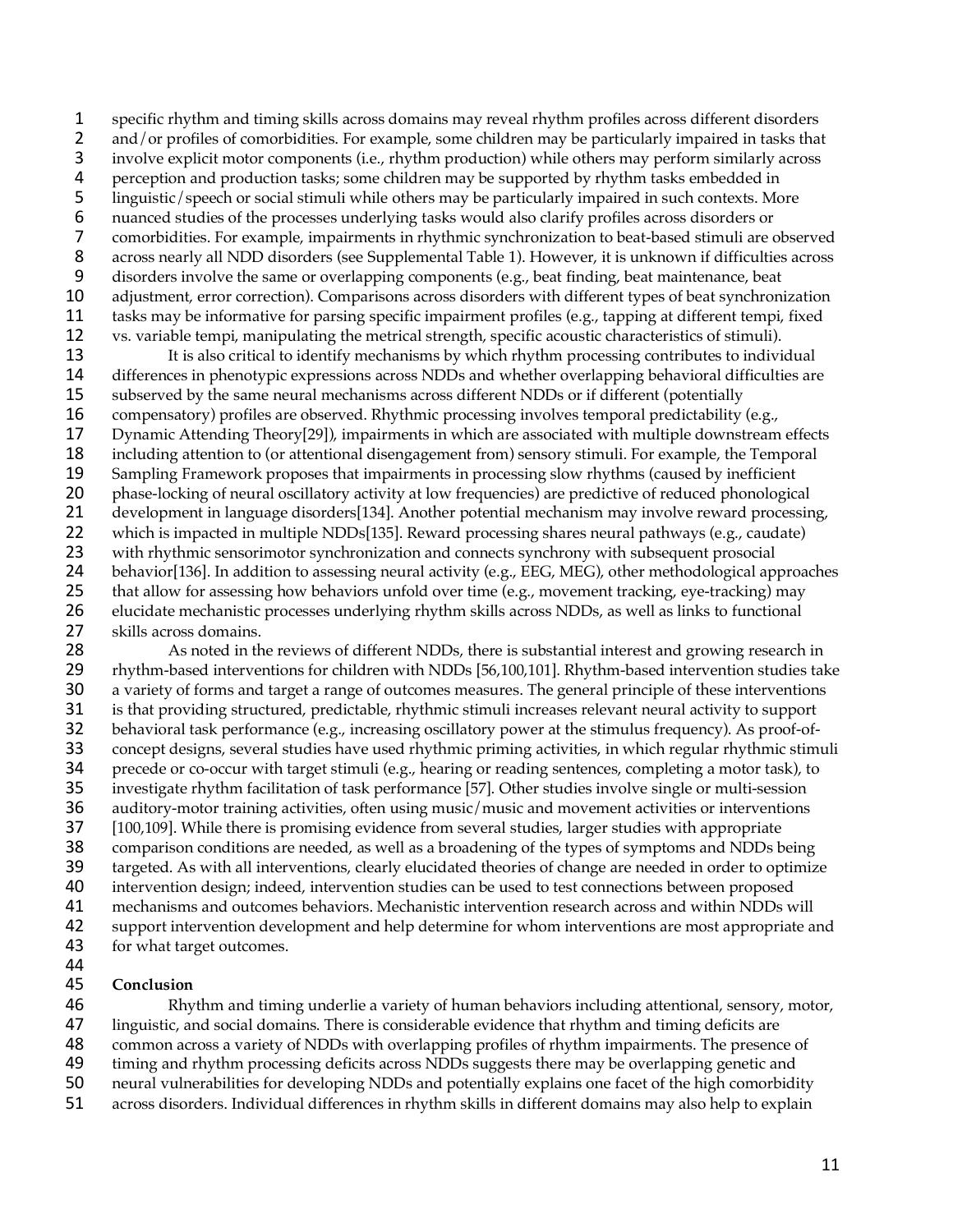- heterogeneity within disorders in regard to magnitude and scope of co-occurring challenges.
- 2 Transdiagnostic approaches that include rhythm impairments in models of NDDs may point to novel<br>3 mechanisms of action for characterizing NDDs and in the design of intervention strategies to support
- mechanisms of action for characterizing NDDs and in the design of intervention strategies to support
- children with NDDs.
- 

## **Acknowledgments**

- We would like to thank the organizers of the Lorentz Center workshop: Synchrony and Rhythmic
- 8 Interaction: From Neurons to Ecology.
- 

## **Funding**

- 11 This work was supported in part by the National Institute of Mental Health (NIMH) and National Center<br>12 for Complementary and Integrative Health (NCCIH) [R61MH123029] and National Institute on Deafness
- 12 for Complementary and Integrative Health (NCCIH) [R61MH123029] and National Institute on Deafness<br>13 and Other Communication Disorders (NIDCD) [R21DC016710] awarded to MDL: the Office of the
- and Other Communication Disorders (NIDCD) [R21DC016710] awarded to MDL; the Office of the
- Director of the NIH [DP2HD098859] to RLG; the Natural Sciences and Engineering Research Council of
- Canada (NSERC) [RGPIN-2019-05416], the Canadian Institutes of Health Research (CIHR) [RTI-2017-
- 00643] and the Canadian Institute for Advanced Research to LJT. The content is solely the responsibility
- of the authors and does not necessarily represent the official views of the National Institutes of Health
- (NIH), NSERC, CIHR, or Canadian Institute for Advanced Research.

- **References** 21 1. Suppanen E, Huotilainen M, Ylinen S. 2019 Rhythmic structure facilitates learning from auditory<br>22 input in newborn infants. *Infant Behav. Dev.* 57, 101346. (doi:10.1016/i.infbeh.2019.101346) input in newborn infants. *Infant Behav. Dev.* **57**, 101346. (doi:10.1016/j.infbeh.2019.101346)
- 23 2. Winkler I, Háden GP, Ladinig O, Sziller I, Honing H. 2009 Newborn infants detect the beat in<br>24 music. Proc. Natl. Acad. Sci. U. S. A. 106, 2468–2471. (doi:10.1073/pnas.0809035106) music. *Proc. Natl. Acad. Sci. U. S. A.* **106**, 2468–2471. (doi:10.1073/pnas.0809035106)
- 25 3. Savage PE, Loui P, Tarr B, Schachner A, Glowacki L, Mithen S, Fitch WT. In press. Music as a coevolved system for social bonding. *Behav. Brain Sci.* coevolved system for social bonding. *Behav. Brain Sci.*
- 27 4. Jaffe J, Beebe B, Feldstein S, Crown CL, Jasnow MD. 2001 Rhythms of dialogue in infancy:<br>28 coordinated timing in development. *Monogr. Soc. Res. Child Dev.* 66. i–viii. 1–132. coordinated timing in development. *Monogr. Soc. Res. Child Dev.* **66**, i–viii, 1–132.
- 29 (doi:10.2307/3181589)<br>30 5. Lewkowicz DJ. 2003 L 5. Lewkowicz DJ. 2003 Learning and Discrimination of Audiovisual Events in Human Infants: The 31 Hierarchical Relation Between Intersensory Temporal Synchrony and Rhythmic Pattern Cues.<br>32 Dev. Psychol. 39, 795–804. (doi:10.1037/0012-1649.39.5.795) *Dev. Psychol.* **39**, 795–804. (doi:10.1037/0012-1649.39.5.795)
- 33 6. Ladányi E, Persici V, Fiveash A, Tillmann B, Gordon RL. 2020 Is atypical rhythm a risk factor for developmental speech and language disorders? Wiley Interdiscip. Rev. Cogn. Sci. developmental speech and language disorders? *Wiley Interdiscip. Rev. Cogn. Sci.*
- **35** (doi:10.1002/wcs.1528)<br>**36** 7. Peretz I, Vuvan DT. 201 7. Peretz I, Vuvan DT. 2017 Prevalence of congenital amusia. *Eur. J. Hum. Genet.* **25**, 625–630. **37** (doi:10.1038/ejhg.2017.15)<br>**38** 8. Trainor L, Chang A, Cairne
- 38 8. Trainor L, Chang A, Cairney J, Li Y-C. 2018 Is auditory perceptual timing a core deficit of developmental coordination disorder? Ann. N. Y. Acad. Sci. 1423, 30–39.
- developmental coordination disorder? *Ann. N. Y. Acad. Sci.* **1423**, 30–39. 9. American Psychiatric Association. 2013 *Diagnostic and Statistical Manual of Mental Disorders, fifth*  41 *edition: DSM-5*. 5th edn. American Psychiatric Pub.<br>42 (doi:10.1176/appi.books.9780890425596.744053)
- (doi:10.1176/appi.books.9780890425596.744053) 43 10. Mosing MA, Verweij KJH, Madison G, Ullén F. 2016 The genetic architecture of correlations between perceptual timing, motor timing, and intelligence. *Intelligence* 57, 33–40. between perceptual timing, motor timing, and intelligence. *Intelligence* **57**, 33–40.
- 45 11. Niarchou M *et al.* 2019 Unravelling the genetic architecture of musical rhythm.<br>46 (doi:10.1101/836197) 46 (doi:10.1101/836197)<br>47 12. Solovieff N, Cotsapas
- 47 12. Solovieff N, Cotsapas C, Lee PH, Purcell SM, Smoller JW. 2013 Pleiotropy in complex traits:<br>48 challenges and strategies. Nat. Rev. Genet. 14, 483–495. (doi:10.1038/nrg3461) 48 challenges and strategies. *Nat. Rev. Genet.* **14**, 483–495. (doi:10.1038/nrg3461)<br>49 13. Smoller JW. 2019 Psychiatric genetics begins to find its footing. Am. J. Psychia
- 13. Smoller JW. 2019 Psychiatric genetics begins to find its footing. *Am. J. Psychiatry*. 50 (doi:10.1176/appi.ajp.2019.19060643)<br>51 14. Anttila V *et al.* 2018 Analysis of share
- 14. Anttila V *et al.* 2018 Analysis of shared heritability in common disorders of the brain. *Science (80-. ).* **360**. (doi:10.1126/science.aap8757)
- 15. Lee PH *et al.* 2019 Genomic Relationships, Novel Loci, and Pleiotropic Mechanisms across Eight Psychiatric Disorders. *Cell* **179**, 1469-1482.e11. (doi:10.1016/j.cell.2019.11.020)
- 16. Watanabe K *et al.* 2019 A global overview of pleiotropy and genetic architecture in complex traits.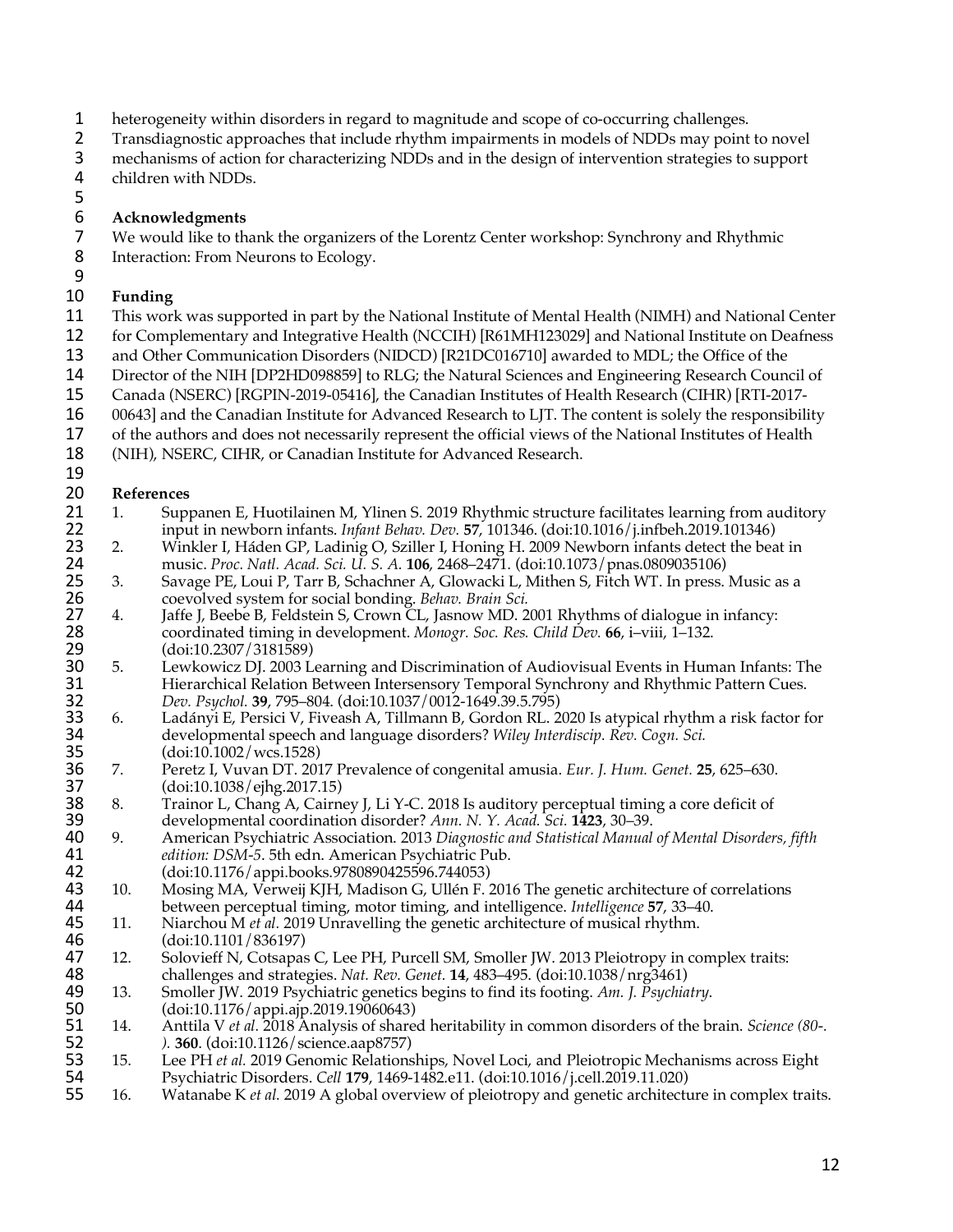1 *Nat. Genet.* **51**, 1339–1348. (doi:10.1038/s41588-019-0481-0)<br>2 17. Willcutt EG, McGrath LM, Pennington BF, Keenan JM, Del<br>3 Understanding Comorbidity Between Specific Learning Di 2 17. Willcutt EG, McGrath LM, Pennington BF, Keenan JM, DeFries JC, Olson RK, Wadsworth SJ. 2019 3 Understanding Comorbidity Between Specific Learning Disabilities. *New Dir. Child Adolesc. Dev.*<br>2019, 91–109. (doi:10.1002/cad.20291)<br>5 Gialluisi A *et al.* 2020 Genome-wide association study reveals new insights into t **2019**, 91–109. (doi:10.1002/cad.20291)<br>18. Gialluisi A *et al.* 2020 Genome-wide as 5 18. Gialluisi A *et al.* 2020 Genome-wide association study reveals new insights into the heritability and genetic correlates of developmental dyslexia. *Mol. Psychiatry* (doi:10.1038/s41380-020-00898-x)<br>19. Tierney A. White-Schwoch T. MacLean J. Kraus N. 2017 Individual differences in rhythm skills: 7 19. Tierney A, White-Schwoch T, MacLean J, Kraus N. 2017 Individual differences in rhythm skills: 8 Links with neural consistency and linguistic ability. *J. Cogn. Neurosci.* **29**, 855–868. 9 (doi:10.1162/jocn\_a\_01092)<br>10 20. Sauer-Zavala S, Gutner CA, 10 20. Sauer-Zavala S, Gutner CA, Farchione TJ, Boettcher HT, Bullis JR, Barlow DH. 2017 Current 11 Definitions of "Transdiagnostic" in Treatment Development: A Search for Consensus. Behav. 11 Definitions of "Transdiagnostic" in Treatment Development: A Search for Consensus. *Behav. Ther.* 12 (doi:10.1016/j.beth.2016.09.004)<br>13 21. Astle DE, Fletcher-Watson S. 20. 13 21. Astle DE, Fletcher-Watson S. 2020 Beyond the Core-Deficit Hypothesis in Developmental<br>14 Disorders. Curr. Dir. Psychol. Sci., 1–7. (doi:10.1177/0963721420925518) 14 Disorders. *Curr. Dir. Psychol. Sci.* , 1–7. (doi:10.1177/09637214200925518)<br>15 22. Grahn JA. 2012 Neural Mechanisms of Rhythm Perception: Current Fin 15 22. Grahn JA. 2012 Neural Mechanisms of Rhythm Perception: Current Findings and Future<br>16 Perspectives. Top. Cogn. Sci. 4, 585–606. (doi:10.1111/j.1756-8765.2012.01213.x) 16 Perspectives. *Top. Cogn. Sci.* 4, 585–606. (doi:10.1111/*j*.1756-8765.2012.01213.x)<br>17 23. Fujioka T, Trainor LJ, Large EW, Ross B. 2012 Internalized Timing of Isochrono 17 23. Fujioka T, Trainor LJ, Large EW, Ross B. 2012 Internalized Timing of Isochronous Sounds Is<br>18 Represented in Neuromagnetic Beta Oscillations. *J. Neurosci*. 32, 1791–1802. 18 Represented in Neuromagnetic Beta Oscillations. *J. Neurosci.* **32**, 1791–1802. 19 (doi:10.1523/JNEUROSCI.4107-11.2012)<br>20 24. Cope T, Grube M, Singh B, Burn D, Griff 20 24. Cope T, Grube M, Singh B, Burn D, Griffiths T. 2014 The basal ganglia in perceptual timing:<br>21 Timing performance in Multiple System Atrophy and Huntington's disease. Neuropsychologi 21 Timing performance in Multiple System Atrophy and Huntington's disease. *Neuropsychologia* **52**, 22 73–81.<br>23 25. Ross II 25. Ross JM, Iversen JR, Balasubramaniam R. 2018 The role of posterior parietal cortex in beat-based<br>24 timing perception: A continuous theta burst stimulation study. *J. Cogn. Neurosci.* 30, 633–643. 24 timing perception: A continuous theta burst stimulation study. *J. Cogn. Neurosci.* **30**, 633–643. **25** (doi:10.1162/jocn\_a\_01237)<br>**26** 26. Phillips-Silver J, Trainor LJ. 26 26. Phillips-Silver J, Trainor LJ. 2007 Hearing what the body feels: Auditory encoding of rhythmic movement. *Cognition* **105**, 533–546. (doi:10.1016/j.cognition.2006.11.006) 27 movement. *Cognition* **105**, 533–546. (doi:10.1016/j.cognition.2006.11.006)<br>28 27. Phillips-Silver J, Trainor LJ. 2005 Feeling the Beat : Movement Influences<br>29 Perception. *Science* (80-. ). **308**, 1430. (doi:10.1126/s 27. Phillips-Silver J, Trainor LJ. 2005 Feeling the Beat: Movement Influences Infant Rhythm 29 Perception. *Science (80-. ).* **308**, 1430. (doi:10.1126/science.1110922) 30 28. Trainor L, Gao X, Lei J, Lehtovaara K, Harris L. 2009 The primal role of the vestibular system in determining musical rhythm. *Elsevier* 45, 35–43. 31 determining musical rhythm. *Elsevier* **45**, 35–43. 32 29. Large EW, Jones MR. 1999 The dynamics of attending: How People Track Time-Varying Events.<br>33 *Psychol. Res.* 106, 119–159. (doi:10.1037/0033-295X.106.1.119) 33 *Psychol. Res.* **106**, 119–159. (doi:10.1037/0033-295X.106.1.119) 34 30. Herrojo Ruiz M, Maess B, Altenmüller E, Curio G, Nikulin V V. 2017 Cingulate and cerebellar beta<br>35 oscillations are engaged in the acquisition of auditory-motor sequences. Hum. Brain Mapp. 38, 35 oscillations are engaged in the acquisition of auditory-motor sequences. *Hum. Brain Mapp.* **38**, 36 5161–5179. (doi:10.1002/hbm.23722) 37 31. Cirelli LK, Spinelli C, Nozaradan S, Trainor LJ. 2016 Measuring neural entrainment to beat and meter in infants: Effects of music background. *Front. Neurosci.* **10**, 1–11. 38 meter in infants: Effects of music background. *Front. Neurosci.* **10**, 1–11. **39** (doi:10.3389/fnins.2016.00229)<br>**40** 32. National Academies of Science 40 32. National Academies of Sciences, Engineering and M. 2016 *Speech and Language Disorders in*  41 *Children: Implications for the Social Security Administration's Supplemental Security Income Program*. 42 Washington, DC: National Academic Press. (doi:https://doi.org/10.17226/ 21872)<br>43 33. Snowling MJ. 2013 Early identification and interventions for dyslexia: A contempor 43 33. Snowling MJ. 2013 Early identification and interventions for dyslexia: A contemporary view. *J.*  44 *Res. Spec. Educ. Needs* **13**, 7–14. (doi:10.1111/j.1471-3802.2012.01262.x) 45 34. Bishop DVM *et al.* 2017 Phase 2 of CATALISE: a multinational and multidisciplinary Delphi 46 consensus study of problems with language development: Terminology. *J. Child Psychol. Psychiatry*  47 *Allied Discip.* **58**, 1068–1080. (doi:10.1111/jcpp.12721) 48 35. Yairi E, Ambrose N. 2013 Epidemiology of stuttering: 21st century advances. *J. Fluency Disord.* **38**, 49 66–87. (doi:10.1016/j.jfludis<sup>2012.11.002</sup>2)<br>50 36. Repp BH. 2005 Sensorimotor synchroniz 50 36. Repp BH. 2005 Sensorimotor synchronization: A review of the tapping literature. *Psychon. Bull.*  51 *Rev.* **12**, 969–992. (doi:10.3758/BF03206433) 52 37. Thomson JM, Goswami U. 2008 Rhythmic processing in children with developmental dyslexia:<br>53 Auditory and motor rhythms link to reading and spelling. *J. Physiol. Paris* 102, 120–129. 53 Auditory and motor rhythms link to reading and spelling. *J. Physiol. Paris* **102**, 120–129. 54 (doi:10.1016/j.jphysparis.2008.03.007) 55 38. Cumming R, Wilson A, Leong V, Colling LJ, Goswami U. 2015 Awareness of Rhythm Patterns in 56 Speech and Music in Children with Specific Language Impairments. *Front. Hum. Neurosci.* **9**, 672. 57 (doi:10.3389/fnhum.2015.00672) 58 39. Falk S, Müller T, Dalla Bella S. 2015 Non-verbal sensorimotor timing deficits in children and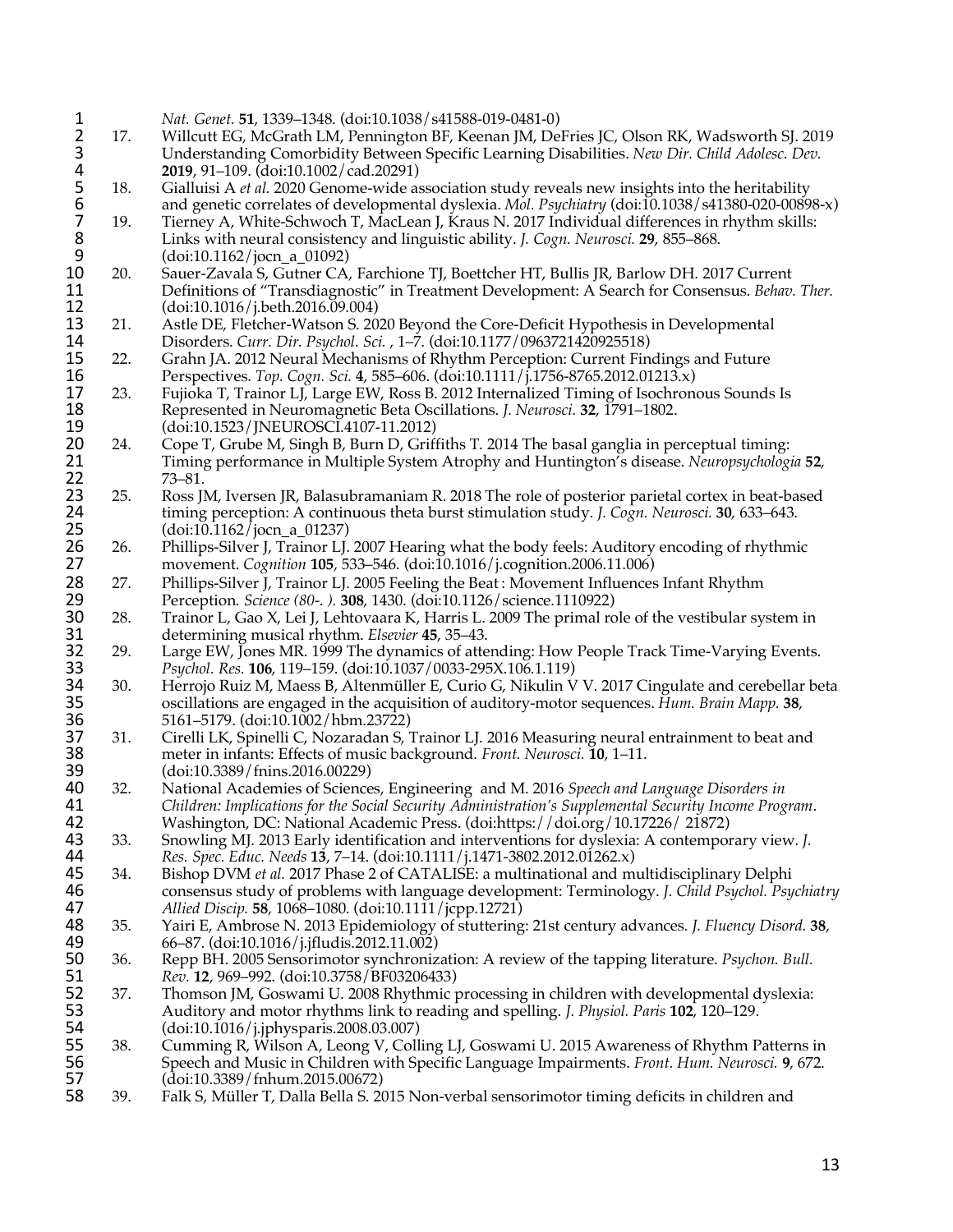| $\mathbf{1}$ |     | adolescents who stutter. Front. Psychol. 6, 847. (doi:10.3389/fpsyg.2015.00847)                                                                                                             |
|--------------|-----|---------------------------------------------------------------------------------------------------------------------------------------------------------------------------------------------|
| 234567       | 40. | Thomson JM, Fryer B, Maltby J, Goswami U. 2006 Auditory and motor rhythm awareness in                                                                                                       |
|              |     | adults with dyslexia. <i>J. Res. Read.</i> 29, 334–348. (doi:10.1111/j.1467-9817.2006.00312.x)                                                                                              |
|              | 41. | Colling LJ, Noble HL, Goswami U. 2017 Neural Entrainment and Sensorimotor Synchronization to                                                                                                |
|              |     | the Beat in Children with Developmental Dyslexia: An EEG Study. Front. Neurosci. 11, 360.                                                                                                   |
|              |     | (doi:10.3389/fnis:2017.00360)                                                                                                                                                               |
|              | 42. | Vishne G, Jacoby N, Malinovitch T, Epstein T, Frenkel O, Ahissar M. 2020 Impaired online error-                                                                                             |
| 8            |     | correction disrupts synchronization to external events in autism. bioRxiv., 2020.09.28.316828.                                                                                              |
| 9            |     | (doi:10.1101/2020.09.28.316828)                                                                                                                                                             |
| 10           | 43. | Overy K, Nicolson RI, Fawcett AJ, Clarke EF. 2003 Dyslexia and music: Measuring musical timing                                                                                              |
| 11           |     | skills. Dyslexia 9, 18–36. (doi:10.1002/dys.233)                                                                                                                                            |
| 12           | 44. | Chang S-E, Chow HM, Wieland EA, McAuley JD. 2016 Relation between functional connectivity                                                                                                   |
| 13           |     | and rhythm discrimination in children who do and do not stutter. NeuroImage Clin. 12, 442–450.                                                                                              |
| 14           |     | (doi:10.1016/j.nicl.2016.08.021)                                                                                                                                                            |
| 15           |     |                                                                                                                                                                                             |
|              | 45. | Corriveau K, Pasquini E, Goswami U. 2007 Basic Auditory Processing Skills and Specific                                                                                                      |
| 16           |     | Language Impairment: A New Look at an Old Hypothesis. J. Speech, Lang. Hear. Res. 50, 647-666.                                                                                              |
| 17           |     | $(doi:10.1044/1092-4388(2007/046))$                                                                                                                                                         |
| 18           | 46. | Huss M, Verney JP, Fosker T, Mead N, Goswami U. 2011 Music, rhythm, rise time perception and                                                                                                |
| 19           |     | developmental dyslexia: Perception of musical meter predicts reading and phonology. Cortex 47,                                                                                              |
| 20           |     | 674–689. (doi:10.1016/J.CORTEX.2010.07.010)                                                                                                                                                 |
| 21           | 47. | Wang HLS, Huss M, Hämäläinen JA, Goswami U. 2012 Basic auditory processing and                                                                                                              |
| 22           |     | developmental dyslexia in Chinese. Read. Writ. 25, 509-536. (doi:10.1007/s11145-010-9284-5)                                                                                                 |
| 23           | 48. | Goswami U, Mead N, Fosker T, Huss M, Barnes L, Leong V. 2013 Impaired perception of syllable                                                                                                |
| 24           |     | stress in children with dyslexia: A longitudinal study. J. Mem. Lang. 69, 1–17.                                                                                                             |
| 25           |     | (doi:10.1016/j.1m1.2013.03.001)                                                                                                                                                             |
| 26           | 49. | Weinert S. 1992 Deficits in acquiring language structure: The importance of using prosodic cues.                                                                                            |
| 27           |     | Appl. Cogn. Psychol. 6, 545–571. (doi:10.1002/acp.2350060607)                                                                                                                               |
| 28           | 50. | Chang S-E, Garnett EO, Etchell A, Chow HM. 2019 Functional and Neuroanatomical Bases of                                                                                                     |
| 29           |     | Developmental Stuttering: Current Insights. Neuroscientist 25, 566-582.                                                                                                                     |
| 30           |     | (doi:10.1177/1073858418803594)                                                                                                                                                              |
| 31           | 51. | Toyomura A, Fujii T, Kuriki S. 2015 Effect of an 8-week practice of externally triggered speech on                                                                                          |
| 32           |     | basal ganglia activity of stuttering and fluent speakers. Neuroimage 109, 458-468.                                                                                                          |
| 33           |     | (doi:10.1016/j.neuroimage.2015.01.024)                                                                                                                                                      |
| 34           | 52. | Power AJ, Colling LJ, Mead N, Barnes L, Goswami U. 2016 Neural encoding of the speech                                                                                                       |
| 35           |     | envelope by children with developmental dyslexia. Brain Lang. 160.                                                                                                                          |
| 36           |     | (doi:10.1016/j.bandl.2016.06.006)                                                                                                                                                           |
| 37           |     |                                                                                                                                                                                             |
|              | 53. | Cutini S, Szucs D, Mead N, Huss M, Goswami U. 2016 Atypical right hemisphere response to slow                                                                                               |
| 38           |     | temporal modulations in children with developmental dyslexia. Neuroimage 143, 40-49.                                                                                                        |
| 39           |     | (doi:10.1016/j.neuroimage.2016.08.012)                                                                                                                                                      |
| 40           | 54. | Corriveau KH, Goswami U. 2009 Rhythmic motor entrainment in children with speech and                                                                                                        |
| 41           |     | language impairments: Tapping to the beat. Cortex 45, 119-130. (doi:10.1016/j.cortex.2007.09.008) Heard M, Lee YS. 2020 Shared neural resources of rhythm and syntax: An ALE meta-analysis. |
| 42           | 55. |                                                                                                                                                                                             |
| 43           |     | Neuropsychologia 137, 107284. (doi:10.1016/j.neuropsychologia.2019.107284)                                                                                                                  |
| 44           | 56. | Flaugnacco E, Lopez L, Terribili C, Montico M, Zoia S, Schön D. 2015 Music training increases                                                                                               |
| 45           |     | phonological awareness and reading skills in developmental dyslexia: A randomized control trial.                                                                                            |
| 46           |     | PLoS One 10, 1–17. (doi:10.1371/journal.pone.0138715)                                                                                                                                       |
| 47           | 57. | Przybylski L, Bedoin N, Krifi-Papoz S, Herbillon V, Roch D, Léculier L, Kotz S a, Tillmann B. 2013                                                                                          |
| 48           |     | Rhythmic auditory stimulation influences syntactic processing in children with developmental                                                                                                |
| 49           |     | language disorders. Neuropsychology 27, 121-31. (doi:10.1037/a0031277)                                                                                                                      |
| 50           | 58. | Piek JP, Pitcher TM, Hay DA. 2007 Motor coordination and kinaesthesis in boys with attention                                                                                                |
| 51           |     | deficit-hyperactivity disorder. Dev. Med. Child Neurol. 41, 159-165. (doi:10.1111/j.1469-                                                                                                   |
| 52           |     | 8749.1999.tb00575.x)                                                                                                                                                                        |
| 53           | 59. | Kadesjo B, Gillberg C. 2001 The Comorbidity of ADHD in the General Population of Swedish                                                                                                    |
| 54           |     | School-age Children. J. Child Psychol. Psychiatry 42, 487-492. (doi:10.1111 / 1469-7610.00742)                                                                                              |
| 55           | 60. | Hawks Z, Constantino J. 2020 Neuropsychiatric "Comorbidity" as Causal Influence in Autism. J.                                                                                               |
| 56           |     | Am. Acad. Child Adolesc. Psychiatry 59, 229–235.                                                                                                                                            |
| 57           | 61. | Johnson MH, Gliga T, Jones E, Charman T. 2015 Annual research review: Infant development,                                                                                                   |
| 58           |     | autism, and ADHD - Early pathways to emerging disorders. J. Child Psychol. Psychiatry Allied                                                                                                |
|              |     |                                                                                                                                                                                             |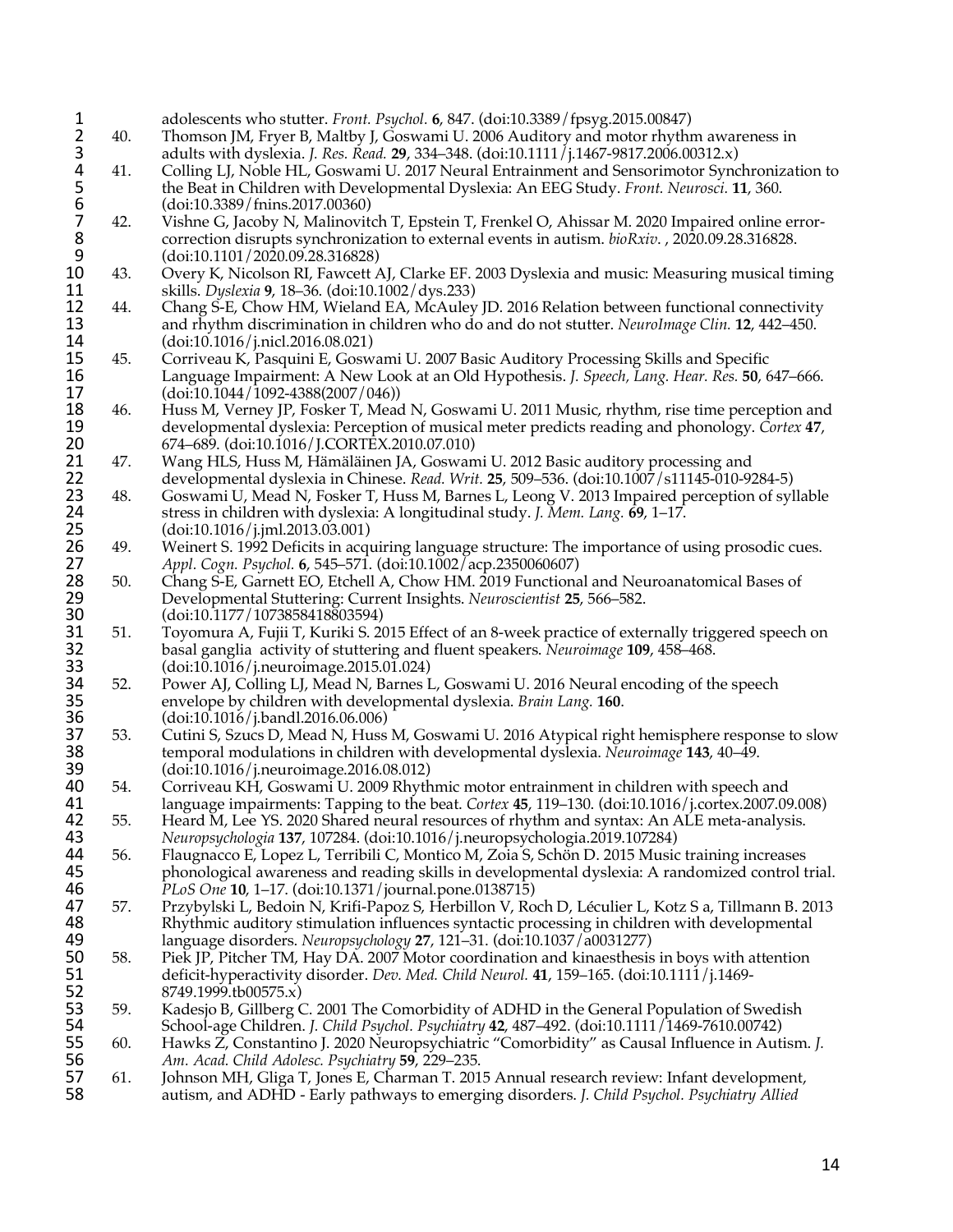1 *Discip.* **56**, 228–247. (doi:10.1111/jcpp.12328)<br>
2 62. Noreika V, Falter CM, Rubia K. 2013 Timing<br>
3 (ADHD): Evidence from neurocognitive and 2 62. Noreika V, Falter CM, Rubia K. 2013 Timing deficits in attention-deficit/hyperactivity disorder 3 (ADHD): Evidence from neurocognitive and neuroimaging studies. *Neuropsychologia* **51**, 235–266.<br>
(doi:10.1016/j.neuropsychologia.2012.09.036)<br>
5 (doi:10.1016/j.neuropsychologia.2012.09.036)<br>
7 (doi:10.1038/s41598-017-11 (doi:10.1016/j.neuropsychologia.2012.09.036)<br>63. Puvjarinet F. Bégel V. Lopez R. Dellacherie D 5 63. Puyjarinet F, Bégel V, Lopez R, Dellacherie D, Dalla Bella S. 2017 Children and adults with 6 Attention-Deficit/Hyperactivity Disorder cannot move to the beat. *Sci. Rep.* **7**, 11550. (doi:10.1038/s41598-017-11295-w)<br>64. Valera EM, Spencer RMC, Zeffiro Valera EM, Spencer RMC, Zeffiro TA, Makris N, Spencer TJ, Faraone S V., Biederman J, Seidman 9 LJ. 2010 Neural Substrates of Impaired Sensorimotor Timing in Adult Attention-<br>10 Deficit/Hyperactivity Disorder. *Biol. Psychiatry* 68, 359–367. (doi:10.1016/j.biopsy 10 Deficit/Hyperactivity Disorder. *Biol. Psychiatry* **68**, 359–367. (doi:10.1016/j.biopsych.2010.05.012) 11 65. Grahn JA, Rowe JB. 2013 Finding and feeling the musical beat: Striatal dissociations between<br>12 detection and prediction of regularity. *Cereb. Cortex* 23, 913–921. (doi:10.1093/cercor/bhs083) 12 detection and prediction of regularity. *Cereb. Cortex* 23, 913–921. (doi:10.1093/cercor/bhs083)<br>13 66. Slater JL, Tate MC. 2018 Timing Deficits in ADHD: Insights From the Neuroscience of Musica 13 66. Slater JL, Tate MC. 2018 Timing Deficits in ADHD: Insights From the Neuroscience of Musical<br>14 Rhythm. Front. Comput. Neurosci. 12. (doi:10.3389/fncom.2018.00051) 14 Rhythm. *Front. Comput. Neurosci.* 12. (doi:10.3389/fncom.2018.00051)<br>15 67. Blank R *et al.* 2019 International clinical practice recommendations on 15 67. Blank R *et al.* 2019 International clinical practice recommendations on the definition, diagnosis, assessment, intervention, and psychosocial aspects of developmental coordination disorder. *De* 16 assessment, intervention, and psychosocial aspects of developmental coordination disorder. *Dev.*  17 *Med. Child Neurol.* **61**, 242–285. (doi:10.1111/dmcn.14132) 18 68. Visser J, Geuze R, Kalverboer A. 1998 The relationship between physical growth, the level of 19<br>19 cativity and the development of motor skills in adolescence: Differences between children wi 19 activity and the development of motor skills in adolescence: Differences between children with<br>20 DCD. Hum. Mov. Sci. 17, 573–608. 20 DCD. *Hum. Mov. Sci.* **17**, 573–608. 21 69. Visscher C, Houwen S, Scherder E, Moolenaa B, Hartman E. 2007 Motor profile of children with<br>22 developmental speech and language disorders. *Pediatrics* 120, e158–e163. 22 developmental speech and language disorders. *Pediatrics* **120**, e158–e163. 23 70. Gomez A, Sirigu A. 2015 Developmental coordination disorder: core sensori-motor deficits,<br>24 meurobiology and etiology. Neuropsychologia 79, 272–287. 24 neurobiology and etiology. *Neuropsychologia* **79**, 272–287. 25 71. Green D, Charman T, Pickles A, Chandler S, Loucas T, Simonoff E, Baird G. 2009 Impairment in<br>26 movement skills of children with autistic spectrum disorders. Dev. Med. Child Neurol. 51, 311–316 26 movement skills of children with autistic spectrum disorders. *Dev. Med. Child Neurol.* **51**, 311–316. 27 (doi:10.1111/j.1469-8749.2008.03242.x)<br>28 72. Lingam R, Hunt L, Golding J, Jongmar 28 72. Lingam R, Hunt L, Golding J, Jongmans M, Emond A. 2009 Prevalence of developmental coordination disorder using the DSM-IV at 7 years of age: a UK population-based study. 29 coordination disorder using the DSM-IV at 7 years of age: a UK population–based study. *Pediatrics* 30 **123**, e693–e700. 31 73. Lichtenstein P, Carlström E, Råstam M, Gillberg C, Anckarsäter H. 2010 The genetics of autism spectrum disorders and related neuropsychiatric disorders in childhood. Am. J. Psychiatry 167, 32 spectrum disorders and related neuropsychiatric disorders in childhood. *Am. J. Psychiatry* **167**, 33 1357–1363. (doi:10.1176/appi.ajp.2010.10020223) 34 74. Allen S, Casey J. 2017 Developmental coordination disorders and sensory processing and integration: Incidence, associations and co-morbidities. *Br. J. Occup. Ther.* 80, 549–557. 35 integration: Incidence, associations and co-morbidities. *Br. J. Occup. Ther.* **80**, 549–557. 36 (doi:10.1177/0308022617709183)<br>37 75. Wilson PH, Smits-Engelsman B, 37 75. Wilson PH, Smits-Engelsman B, Caeyenberghs K, Steenbergen B, Sugden D, Clark J, Mumford N, 38 Blank R. 2017 Cognitive and neuroimaging findings in developmental coordination disorder: new 38 Blank R. 2017 Cognitive and neuroimaging findings in developmental coordination disorder: new<br>39 insights from a systematic review of recent research. Dev. Med. Child Neurol. 59, 1117–1129. 39 insights from a systematic review of recent research. *Dev. Med. Child Neurol.* **59**, 1117–1129. 40 (doi:10.1111/dmcn.13530)<br>41 76. Debrabant J, Gheysen F, C 41 76. Debrabant J, Gheysen F, Caeyenberghs K, Van Waelvelde H, Vingerhoets G. 2013 Neural<br>42 **Interpretional and Stephan** and a predictive motor timing in children with Developmental Coor 42 underpinnings of impaired predictive motor timing in children with Developmental Coordination<br>43 Disorder. Res. Dev. Disabil. 34, 1478–1487. 43 Disorder. *Res. Dev. Disabil.* **34**, 1478–1487. 44 77. Adams ILJ, Lust JM, Wilson PH, Steenbergen B. 2014 Compromised motor control in children<br>45 with DCD: A deficit in the internal model?-A systematic review. Neurosci. Biobehav. Rev. 47, 22. 45 with DCD: A deficit in the internal model?-A systematic review. *Neurosci. Biobehav. Rev.* **47**, 225– 46 244. (doi:10.1016/j.neubiorev.2014.08.011) 47 78. Caçola P, Ibana M, Ricard M, Gabbard C. 2016 Children with developmental coordination<br>48 disorder demonstrate a spatial mismatch when estimating coincident-timing ability with to 48 disorder demonstrate a spatial mismatch when estimating coincident-timing ability with tools.<br>49 Res. Dev. Disabil. 48, 124–131. 49 *Res. Dev. Disabil.* **48**, 124–131. 50 79. Castelnau P de, Albaret J, Chaix Y, Zanone P-G. 2007 Developmental coordination disorder 51 pertains to a deficit in perceptuo-motor synchronization independent of attentional capacities.<br>52 *Hum. Mov. Sci.* **26**, 477–490. 52 *Hum. Mov. Sci.* **26**, 477–490. 53 80. Whitall J, Chang T-Y, Horn C, Jung-Potter J, McMenamim S, Wilms-Floet A, Clark JE. 2008<br>54 Sauditory-motor coupling of bilateral finger tapping in children with and without DCD con 54 Auditory-motor coupling of bilateral finger tapping in children with and without DCD compared<br>55 to adults. *Hum. Mov. Sci.* 27, 914–931. 55 to adults. *Hum. Mov. Sci.* **27**, 914–931. 56 81. Zwicker JG, Missiuna C, Harris SR, Boyd LA. 2011 Brain activation associated with motor skill<br>57 practice in children with developmental coordination disorder: An fMRI study. *Int.* J. Dev. 57 practice in children with developmental coordination disorder: An fMRI study. *Int. J. Dev.*  58 *Neurosci.* **29**, 145–152. (doi:10.1016/j.ijdevneu.2010.12.002)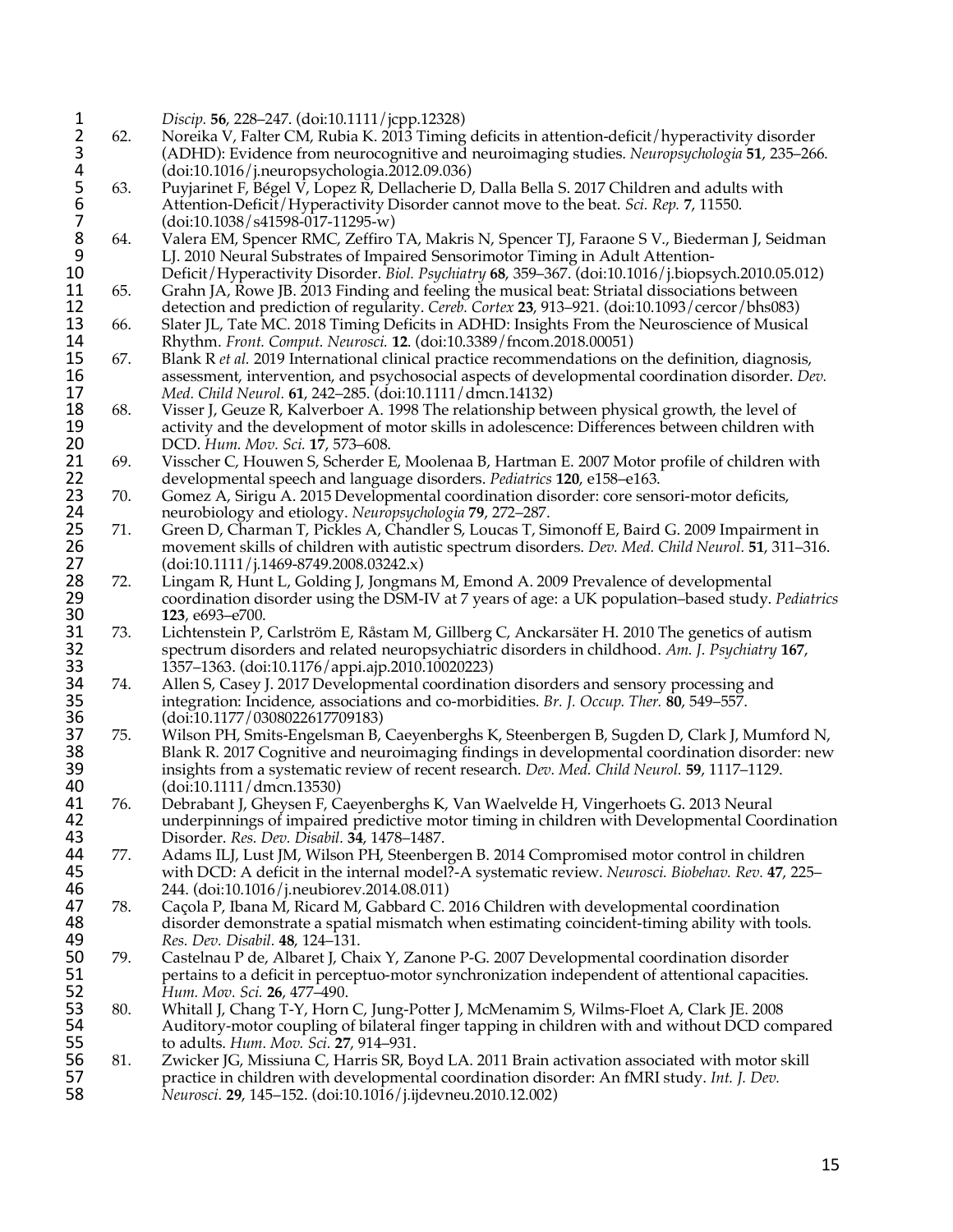- 1 82. Chang A, Li Y-C, Chan J, Dotov D, Cairney J, Trainor L. 2020 Inferior auditory time perception in<br>2 83. Brignell A, Williams K, Jachno K, Prior M, Reilly S, Morgan AT. 2018 Patterns and Predictors of children with motor difficulties. *Child Dev.*<br>23. Brignell A, Williams K, Jachno K, Prior M,
- 83. Brignell A, Williams K, Jachno K, Prior M, Reilly S, Morgan AT. 2018 Patterns and Predictors of<br>4 Language Development from 4 to 7 Years in Verbal Children With and Without Autism Spectru:<br>5 Disorder. J. Autism Dev. Di Language Development from 4 to 7 Years in Verbal Children With and Without Autism Spectrum 5 Disorder. *J. Autism Dev. Disord.* **48**, 3282–3295. (doi:10.1007/s10803-018-3565-2)
- 6 84. Bhat A, Landa R, therapy JG-P, 2011 undefined. 2011 Current perspectives on motor functioning
- 7 in infants, children, and adults with autism spectrum disorders. *Phys. Ther.* **91**, 1116–11129.<br>8 85. Thye MD, Bednarz HM, Herringshaw AJ, Sartin EB, Kana RK. 2018 The impact of atypical sprocessing on social impairment Thye MD, Bednarz HM, Herringshaw AJ, Sartin EB, Kana RK. 2018 The impact of atypical sensory 9 processing on social impairments in autism spectrum disorder. *Dev. Cogn. Neurosci.* **29**, 151–167. 10 (doi:10.1016/j.dcn.2017.04.010)<br>11 86. Franich K, Wong HY, Yu ACL,
- 11 86. Franich K, Wong HY, Yu ACL, To CKS. 2020 Temporal Coordination and Prosodic Structure in<br>12 Autism Spectrum Disorder: Timing Across Speech and Non-speech Motor Domains. *J. Autism* 12 Autism Spectrum Disorder: Timing Across Speech and Non-speech Motor Domains. *J. Autism*
- 13 *Dev. Disord.* , 1–21. (doi:10.1007/s10803-020-04758-z) 14 87. Bruinsma Y, Koegel RL, Koegel LK. 2004 Joint attention and children with autism: A review of the<br>15 literature. Ment. Retard. Dev. Disabil. Res. Rev. 10, 169–175. (doi:10.1002/mrdd.20036)
- 15 literature. *Ment. Retard. Dev. Disabil. Res. Rev.* 10, 169–175. (doi:10.1002/mrdd.20036)<br>16 88. Grossman RB, Steinhart E, Mitchell T, Mcilvane W. 2015 'Look who's talking!' Gaze I 16 88. Grossman RB, Steinhart E, Mitchell T, Mcilvane W. 2015 'Look who's talking!' Gaze Patterns for<br>17 Inplicit and Explicit Audio-Visual Speech Synchrony Detection in Children With High-17 Implicit and Explicit Audio-Visual Speech Synchrony Detection in Children With High-<br>18 Functioning Autism. Autism Res. 8, 307–316. (doi:10.1002/aur.1447)
- 18 Functioning Autism. *Autism Res.* 8, 307–316. (doi:10.1002/aur.1447)<br>19 89. Patten E, Watson LR, Baranek GT. 2014 Temporal Synchrony Detect 19 89. Patten E, Watson LR, Baranek GT. 2014 Temporal Synchrony Detection and Associations with<br>20 Language in Young Children with ASD. Autism Res. Treat. 2014, 1–8. (doi:10.1155/2014/678346 20 Language in Young Children with ASD. *Autism Res. Treat.* **2014**, 1–8. (doi:10.1155/2014/678346)
- 21 90. Paul R, Augustyn A, Klin A, Volkmar FR. 2005 Perception and production of prosody by speakers<br>22 with autism spectrum disorders. J. Autism Dev. Disord. 35, 205–220. (doi:10.1007/s10803-004-1999-22 with autism spectrum disorders. *J. Autism Dev. Disord.* **35**, 205–220. (doi:10.1007/s10803-004-1999- 23  $1)$ <br>24 91. No
- 24 91. Northrup JB, Iverson JM. 2015 Vocal Coordination During Early Parent Infant Interactions<br>25 Predicts Language Outcome in Infant Siblings of Children with Autism Spectrum Disorder. 25 Predicts Language Outcome in Infant Siblings of Children with Autism Spectrum Disorder.<br>26 *Infancy* 20, 1–25. (doi:10.1111/infa.12090)
- 26 *Infancy* **20**, 1–25. (doi:10.1111/infa.12090) 27 92. Charlop MH, Milstein JP. 1989 Teaching autistic children conversational speech using video<br>28 modeling. J. Appl. Behav. Anal. 22, 275–285. (doi:10.1901/jaba.1989.22-275) 28 modeling. *J. Appl. Behav. Anal.* **22**, 275–285. (doi:10.1901/jaba.1989.22-275)
- 29 93. Fitzpatrick P, Romero V, Amaral JL, Duncan A, Barnard H, Richardson MJ, Schmidt RC. 2017<br>20 Social Motor Synchronization: Insights for Understanding Social Behavior in Autism. *J. Autisn* 30 Social Motor Synchronization: Insights for Understanding Social Behavior in Autism. *J. Autism*
- 31 *Dev. Disord.* **47**, 2092–2107. (doi:10.1007/s10803-017-3124-2) 32 94. Fitzpatrick P, Frazier JA, Cochran DM, Mitchell T, Coleman C, Schmidt RC. 2016 Impairments of social motor synchrony evident in autism spectrum disorder. *Front. Psychol.* 7. 33 social motor synchrony evident in autism spectrum disorder. *Front. Psychol.* **7**.
- 34 (doi:10.3389/fpsyg.2016.01323) 35 95. Marsh KL, Isenhower RW, Richardson MJ, Helt M, Verbalis AD, Schmidt RC, Fein D. 2013 Autism<br>36 and social disconnection in interpersonal rocking. *Front. Integr. Neurosci.* 7, 4. 36 and social disconnection in interpersonal rocking. *Front. Integr. Neurosci.* **7**, 4.
- 37 (doi:10.3389/fnint.2013.00004) 38 96. Fitzpatrick P, Romero V, Amaral JL, Duncan A, Barnard H, Richardson MJ, Schmidt RC. 2017 39 Evaluating the importance of social motor synchronization and motor skill for understanding autism. Autism Res.  $10$ , 1687–1699. (doi:10.1002/aur.1808) 40 autism. *Autism Res.* **10**, 1687–1699. (doi:10.1002/aur.1808)
- 41 97. Kaur M, M. Srinivasan S, N. Bhat A. 2018 Comparing motor performance, praxis, coordination, 42 and interpersonal synchrony between children with and without Autism Spectrum Disorder 42 and interpersonal synchrony between children with and without Autism Spectrum Disorder<br>43 (ASD). Res. Dev. Disabil. 72, 79–95. (doi:10.1016/j.ridd.2017.10.025) 43 (ASD). *Res. Dev. Disabil.* **72**, 79–95. (doi:10.1016/j.ridd.2017.10.025)
- 44 98. Ingersoll B. 2008 The Social Role of Imitation in Autism: Implications for the Treatment of 45 Imitation Deficits. *Infants Young Child.* 21, 107–119. 45 Imitation Deficits. *Infants Young Child.* **21**, 107–119.
- 46 99. Landa RJ, Holman KC, O'Neill AH, Stuart EA. 2011 Intervention targeting development of socially synchronous engagement in toddlers with autism spectrum disorder: a randomized 47 socially synchronous engagement in toddlers with autism spectrum disorder: a randomized<br>48 controlled trial. *J. Child Psychol. Psychiatry* 52, 13–21. (doi:10.1111/j.1469-7610.2010.02288.x)
- 48 controlled trial. *J. Child Psychol. Psychiatry* **52**, 13–21. (doi:10.1111/j.1469-7610.2010.02288.x) 49 100. Srinivasan SM, Kaur M, Park IK, Gifford TD, Marsh KL, Bhat AN. 2015 The Effects of Rhythm and<br>50 Sole Robotic Interventions on the Imitation/Praxis, Interpersonal Synchrony, and Motor Performance 50 Sobotic Interventions on the Imitation/Praxis, Interpersonal Synchrony, and Motor Performance<br>51 of Children with Autism Spectrum Disorder (ASD): A Pilot Randomized Controlled Trial. Autism 51 of Children with Autism Spectrum Disorder (ASD): A Pilot Randomized Controlled Trial. *Autism*
- 52 *Res. Treat.* **2015**, 1–18. (doi:10.1155/2015/736516) 53 101. Srinivasan SM, Bhat AN. 2013 A review of 'music and movement' therapies for children with 54 autism: embodied interventions for multisystem development. *Front. Integr. Neurosci.* 7, 22. 54 autism: embodied interventions for multisystem development. *Front. Integr. Neurosci.* **7**, 22. 55 (doi:10.3389/fnint.2013.00022)<br>56 102. Jamey K, Foster NEV, Sharda I
- 56 102. Jamey K, Foster NEV, Sharda M, Tuerk C, Nadig A, Hyde KL. 2019 Evidence for intact melodic<br>57 and rhythmic perception in children with Autism Spectrum Disorder. Res. Autism Spectr. Disord. 57 and rhythmic perception in children with Autism Spectrum Disorder. *Res. Autism Spectr. Disord.* 58 **64**, 1–12. (doi:10.1016/j.rasd.2018.11.013)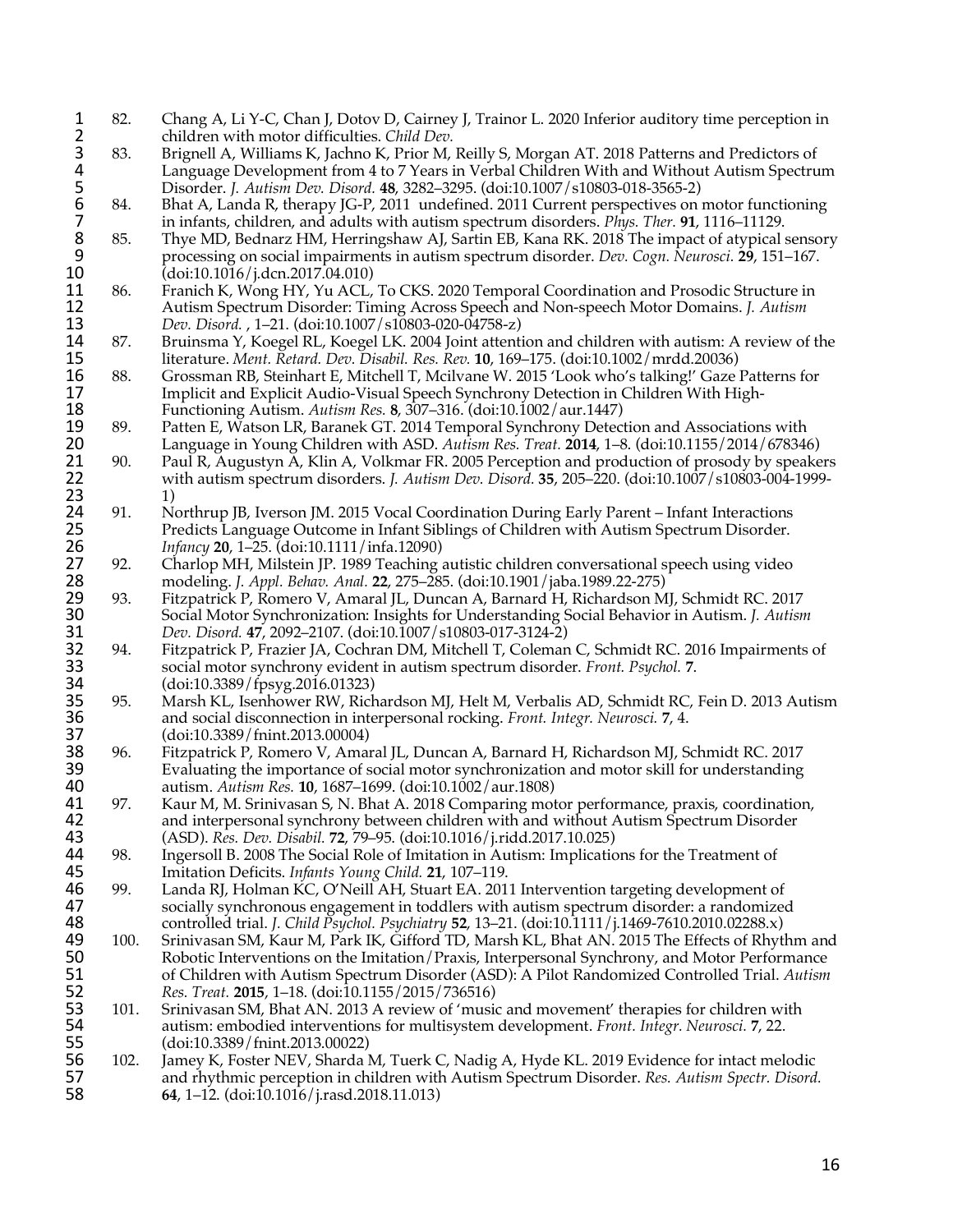- 103. Tryfon A, Foster NE, Ouimet T, Doyle-Thomas K, Anagnostou E, Sharda M, Hyde KL. 2017<br>2 Auditory-motor rhythm synchronization in children with autism spectrum disorder. Res. At<br>3 Spectr. Disord. 35, 51–61. (doi:10.1016 2 Auditory-motor rhythm synchronization in children with autism spectrum disorder. *Res. Autism*
- 3 *Spectr. Disord.* **35**, 51–61. (doi:10.1016/j.rasd.2016.12.004)<br>4 104. Morimoto C, Hida E, Shima K, Okamura H. 2018 Tempo<br>5 Millisecond Accuracy is a Cardinal Feature of Sensorimo Morimoto C, Hida E, Shima K, Okamura H. 2018 Temporal Processing Instability with 5 Millisecond Accuracy is a Cardinal Feature of Sensorimotor Impairments in Autism Spectrum<br>6 Disorder: Analysis Using the Synchronized Finger-Tapping Task. *J. Autism Dev. Disord.* **48**, 351<br>7 360. (doi:10.1007/s10803-017 6 Disorder: Analysis Using the Synchronized Finger-Tapping Task. *J. Autism Dev. Disord.* **48**, 351–
- 7 360. (doi:10.1007/s10803-017-3334-7)<br>8 105. Isaksson S, Salomäki S, Tuominen J, *l*<br>9 generalized timing impairment in Au Isaksson S, Salomäki S, Tuominen J, Arstila V, Falter-Wagner CM, Noreika V. 2018 Is there a 9 generalized timing impairment in Autism Spectrum Disorders across time scales and paradigms?<br>10 *J. Psychiatr. Res.* 99, 111–121. (doi:10.1016/j.jpsychires.2018.01.017) 10 *J. Psychiatr. Res.* **99**, 111–121. (doi:10.1016/j.jpsychires.2018.01.017)
- 11 106. Hahamy A, Behrmann M, Malach R. 2015 The idiosyncratic brain: Distortion of spontaneous<br>12 connectivity patterns in autism spectrum disorder. Nat. Neurosci. 18, 302–309. 12 connectivity patterns in autism spectrum disorder. *Nat. Neurosci.* **18**, 302–309.
- 13 (doi:10.1038/nn.3919)<br>14 107. Langen M, Leemans A 14 107. Langen M, Leemans A, Johnston P, Ecker C, Daly E, Murphy CM, dell'Acqua F, Durston S,<br>15 Murphy DGM. 2012 Fronto-striatal circuitry and inhibitory control in autism: Findings fron 15 Murphy DGM. 2012 Fronto-striatal circuitry and inhibitory control in autism: Findings from<br>16 diffusion tensor imaging tractography. Cortex 48, 183–193. (doi:10.1016/j.cortex.2011.05.018)
- 16 diffusion tensor imaging tractography. *Cortex* 48, 183–193. (doi:10.1016/j.cortex.2011.05.018)<br>17 108. Sussman D *et al.* 2015 The autism puzzle: Diffuse but not pervasive neuroanatomical abnorm 17 108. Sussman D *et al.* 2015 The autism puzzle: Diffuse but not pervasive neuroanatomical abnormalities
- 18 in children with ASD. *NeuroImage Clin.* **8**, 170–179. (doi:10.1016/j.nicl.2015.04.008) 19 109. Sharda M, Tuerk C, Chowdhury R, Jamey K, Foster N, Custo-Blanch M, Tan M, Nadig A, Hyde K.<br>20 2018 Music improves social communication and auditory-motor connectivity in children with 20 2018 Music improves social communication and auditory-motor connectivity in children with<br>21 autism. Transl. Psychiatry 8, 231. (doi:10.1038/s41398-018-0287-3) 21 autism. *Transl. Psychiatry* **8**, 231. (doi:10.1038/s41398-018-0287-3)
- 22 110. Martens MA, Wilson SJ, Reutens DC. 2008 Research Review: Williams syndrome: A critical review 23 of the cognitive, behavioral, and neuroanatomical phenotype. *I. Child Psychol. Psychiatry Allied* 23 of the cognitive, behavioral, and neuroanatomical phenotype. *J. Child Psychol. Psychiatry Allied*
- 24 *Discip.* **49**, 576–608. (doi:10.1111/j.1469-7610.2008.01887.x) 25 111. Mervis CB, John AE. 2010 Cognitive and behavioral characteristics of children with Williams syndrome: Implications for intervention approaches. Am. J. Med. Genet. Part C Semin. Med. Genet. 26 syndrome: Implications for intervention approaches. *Am. J. Med. Genet. Part C Semin. Med. Genet.* 27 **154**, 229–248. (doi:10.1002/ajmg.c.30263)
- 28 112. Leyfer OT, Woodruff-Borden J, Klein-Tasman BP, Fricke JS, Mervis CB. 2006 Prevalence of psychiatric disorders in 4 to 16-year-olds with Williams syndrome. Am. J. Med. Genet. Part E 29 psychiatric disorders in 4 to 16-year-olds with Williams syndrome. *Am. J. Med. Genet. Part B*  30 *Neuropsychiatr. Genet.* **141**, 615–622. (doi:10.1002/ajmg.b.30344)
- 31 113. Nazzi, T., Paterson, S., & Karmiloff-Smith, A. 2003 Early word segmentation by infants and toddlers with Williams Syndrome. 4, 251–271. 32 toddlers with Williams Syndrome. **4**, 251–271.
- 33 114. Klein-Tasman BP, Mervis CB, Lord C, Phillips KD. 2007 Socio-communicative deficits in young<br>34 children with Williams syndrome: Performance on the autism diagnostic observation schedule. 34 children with Williams syndrome: Performance on the autism diagnostic observation schedule.<br>35 Child Neuropsychol. 13, 444–467. (doi:10.1080/09297040601033680) 35 *Child Neuropsychol.* **13**, 444–467. (doi:10.1080/09297040601033680)
- 36 115. Klein-Tasman BP, van der Fluit F, Mervis CB. 2018 Autism Spectrum Symptomatology in 37<br>37 Children with Williams Syndrome Who Have Phrase Speech or Fluent Language. *J. Autisi* 37 Children with Williams Syndrome Who Have Phrase Speech or Fluent Language. *J. Autism Dev.*
- 38 *Disord.* **48**, 3037–3050. (doi:10.1007/s10803-018-3555-4) 39 116. Klein-Tasman BP, Phillips KD, Lord C, Mervis CB, Gallo FJ. 2009 Overlap with the autism spectrum in young children with Williams syndrome. *J. Dev. Behav. Pediatr.* 30, 289–299. 40 spectrum in young children with Williams syndrome. *J. Dev. Behav. Pediatr.* **30**, 289–299. 41 (doi:10.1097/DBP.0b013e3181ad1f9a)
- 42 117. Lense MD, Dykens EM. 2016 Beat perception and sociability: Evidence from Williams syndrome.<br>43 Front. Psychol. 7. (doi:10.3389/fpsyg.2016.00886) 43 *Front. Psychol.* **7**. (doi:10.3389/fpsyg.2016.00886)
- 44 118. Don A, Schellenberg G, Rourke B. 1999 Music and language skills of children with Williams<br>45 syndrome. *Child Neuropsychol*. 5, 154–170. 45 syndrome. *Child Neuropsychol.* **5**, 154–170.
- 46 119. Martens MA, Reutens DC, Wilson SJ. 2010 Auditory cortical volumes and musical ability in<br>47 Williams syndrome. Neuropsychologia 48, 2602–2609. (doi:10.1016/j.neuropsychologia.2010.0) 47 Williams syndrome. *Neuropsychologia* **48**, 2602–2609. (doi:10.1016/j.neuropsychologia.2010.05.007)
- 48 120. Hopyan T, Dennis M, Weksberg R, Cyrtrynbaum C. 2001 Music skills and the expressive 49 interpretation of music in children with Williams–Beuren syndrome: Pitch, rhythm, melodic imagery, phrasing, and musical affect. Child Neuropsychol. 7, 42–53.
- 50 imagery, phrasing, and musical affect. *Child Neuropsychol.* **7**, 42–53. 51 121. Mayall LA, D'Souza H, Hill EL, Karmiloff-Smith A, Tolmie A, Farran EK. 2020 Motor Abilities and<br>52 the Motor Profile in Individuals with Williams Syndrome. Adv. Neurodev. Disord. , 1–15. 52 the Motor Profile in Individuals with Williams Syndrome. *Adv. Neurodev. Disord.* , 1–15.
- 53 (doi:10.1007/s41252-020-00173-8)<br>54 122. Vivanti G, Dissanayake C, Fannir 54 122. Vivanti G, Dissanayake C, Fanning PAJ, Hocking DR. 2018 Reduced Motor Interference in<br>55 Preschoolers with Autism Spectrum Disorder and Williams Syndrome. Dev. Neuropsychol. 4 55 Preschoolers with Autism Spectrum Disorder and Williams Syndrome. *Dev. Neuropsychol.* **43**, 751– 56 763. (doi:10.1080/87565641.2018.1531289)<br>57 123. Kasdan A, Gordon RL, Lense MD. 2020 N
- 57 123. Kasdan A, Gordon RL, Lense MD. 2020 Neurophysiological correlates of dynamic beat tracking in individuals with Williams syndrome. *Biol. Psychiatry Cogn. Neurosci. Neuroimaging* 0. 58 individuals with Williams syndrome. *Biol. Psychiatry Cogn. Neurosci. Neuroimaging* **0**.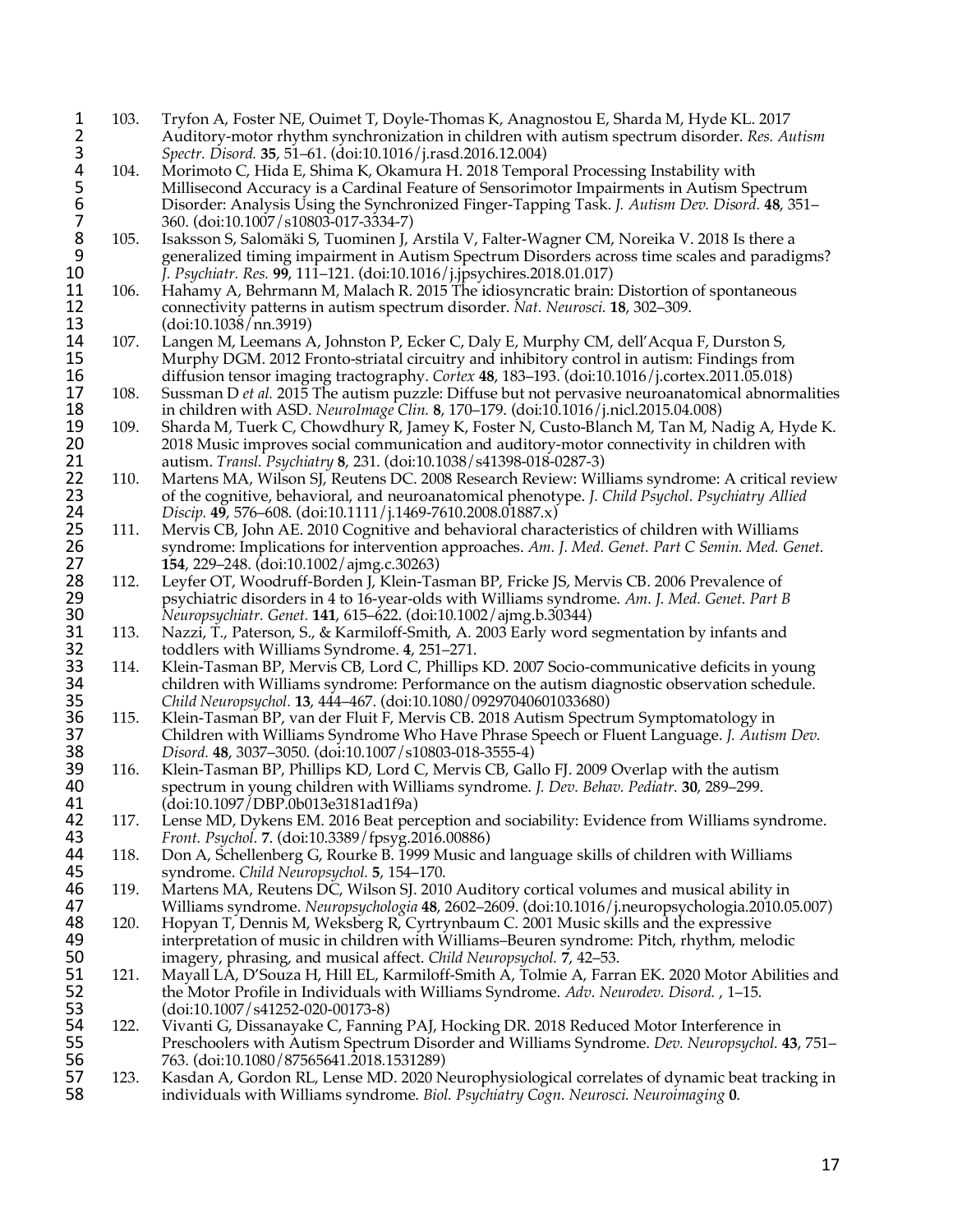1 (doi:10.1016/j.bpsc.2020.10.003)<br>2 124. Campbell LE, Daly E, Toal F, Ste<br>3 KC. 2009 Brain structural differe Campbell LE, Daly E, Toal F, Stevens A, Azuma R, Karmiloff-Smith A, Murphy DGM, Murphy 3 KC. 2009 Brain structural differences associated with the behavioural phenotype in children with<br>
4 Williams syndrome. *Brain Res.* **1258**, 96–107. (doi:10.1016/j.brainres.2008.11.101)<br>
5 125. Cairney J. 2015 Development 4 Williams syndrome. *Brain Res.* **1258**, 96–107. (doi:10.1016/j.brainres.2008.11.101) 5 125. Cairney J. 2015 Developmental coordination disorder and its consequences: an introduction to the 6 problem. In *Developmental Coordination Disorder and its Consequences*, pp. 5–32. Toronto: Toronto 7 Press.<br>8 126. Law J,<br>9 school Law J, Rush R, Schoon I, Parsons S. 2009 Modeling developmental language difficulties from 9 school entry into adulthood: Literacy, mental health, and employment outcomes. *J. Speech, Lang.*  10 *Hear. Res.* **52**, 1401–1416. (doi:10.1044/1092-4388(2009/08-0142)) 11 127. Simmons JM, Quinn KJ. 2014 The NIMH Research Domain Criteria (RDoC) Project: Implications<br>12 for genetics research. *Mamm. Genome.* (doi:10.1007/s00335-013-9476-9) 12 for genetics research. *Mamm. Genome.* (doi:10.1007/s00335-013-9476-9)<br>13 128. Garvey MA, Cuthbert BN. 2017 Developing a motor systems domain f 13 128. Garvey MA, Cuthbert BN. 2017 Developing a motor systems domain for the NIMH RDoC<br>14 program. Schizophr. Bull. (doi:10.1093/schbul/sbx095) 14 program. *Schizophr. Bull.* (doi:10.1093/schbul/sbx095) 15 129. Harrison LA, Kats A, Williams ME, Aziz-Zadeh L. 2019 The importance of sensory processing in mental health: A proposed addition to the research domain criteria (RDoC) and suggestions for 16 mental health: A proposed addition to the research domain criteria (RDoC) and suggestions for 17 RDoC 2.0. *Front. Psychol.* (doi:10.3389/fpsyg.2019.00103) 17 RDoC 2.0. *Front. Psychol.* (doi:10.3389/fpsyg.2019.00103)<br>18 130. Choi EJ et al. 2020 Beyond diagnosis: Cross-diagnostic fear 18 130. Choi EJ *et al.* 2020 Beyond diagnosis: Cross-diagnostic features in canonical resting-state networks 19 in children with neurodevelopmental disorders. *Neurolmage Clin.* **28**, 102476. 19 in children with neurodevelopmental disorders. *NeuroImage Clin.* **28**, 102476. 20 (doi:10.1016/j.nicl.2020.102476)<br>21 131. Karmiloff-Smith A. 2015 An alte 21 131. Karmiloff-Smith A. 2015 An alternative to domain-general or domain-specific frameworks for theorizing about human evolution and ontogenesis. *AIMS Neurosci*. **2**, 91–104. 22 theorizing about human evolution and ontogenesis. *AIMS Neurosci.* **2**, 91–104. 23 (doi:10.3934/Neuroscience.2015.2.91) 24 132. Lense MD, Jones WR. 2016 Beat-based entrainment during infant-directed singing supports social engagement. In *Proceedings of the 14th International Conference on Music Perception & Cognition* 25 engagement. In *Proceedings of the 14th International Conference on Music Perception & Cognition*  26 *(ICMPC14)*, 27 133. Kalashnikova M, Goswami U, Burnham D. 2019 Sensitivity to amplitude envelope rise time in infancy and vocabulary development at 3 years: A significant relationship. *Dev. Sci.* 22. 28 infancy and vocabulary development at 3 years: A significant relationship. *Dev. Sci.* **22**. 29 (doi:10.1111/desc.12836)<br>30 134. Goswami U. 2011 A temp 30 134. Goswami U. 2011 A temporal sampling framework for developmental dyslexia. *Trends Cogn. Sci.* **31 15**, 3–10. (doi:10.1016/j.tics.2010.10.001)<br>**32** 135. Dichter GS, Damiano CA, Allen JA. 201. 32 135. Dichter GS, Damiano CA, Allen JA. 2012 Reward circuitry dysfunction in psychiatric and<br>33 meurodevelopmental disorders and genetic syndromes: Animal models and clinical findir 33 neurodevelopmental disorders and genetic syndromes: Animal models and clinical findings. *J.*  34 *Neurodev. Disord.* **4**, 19. (doi:10.1186/1866-1955-4-19) 35 136. Kokal I, Engel A, Kirschner S, Keysers C. 2011 Synchronized drumming enhances activity in the 36 caudate and facilitates prosocial commitment - If the rhythm comes easily. *PLoS One* 6, 1–12. 36 caudate and facilitates prosocial commitment - If the rhythm comes easily. *PLoS One* **6**, 1–12. 37 (doi:10.1371/journal.pone.0027272) 38 137. Germanò E, Gagliano A, Curatolo P. 2010 Comorbidity of ADHD and dyslexia. *Dev. Neuropsychol.* 39 **35**, 475–493. (doi:10.1080/87565641.2010.494748) 40 138. Tirosh E, Cohen A. 1998 Language deficit with attention-deficit disorder: A prevalent comorbidity.<br>41 *J. Child Neurol.* 13, 493–497. (doi:10.1177/088307389801301005) 41 *J. Child Neurol.* **13**, 493–497. (doi:10.1177/088307389801301005) 42 139. Gillberg C, Gillberg IC, Rasmussen P, Kadesjö B, Söderström H, Råstam M, Johnson M, 43 Rothenberger A, Niklasson L. 2004 Co-existing disorders in ADHD - Implications for diagnosis<br>44 and intervention. *Eur. Child Adolesc. Psychiatry, Suppl.* 13, 80–92. (doi:10.1007/s00787-004-1008-4 44 and intervention. *Eur. Child Adolesc. Psychiatry, Suppl.* **13**, 80–92. (doi:10.1007/s00787-004-1008-4) 45 140. Stevens T, Peng L, Barnard-Brak L. 2016 The comorbidity of ADHD in children diagnosed with<br>46 autism spectrum disorder. Res. Autism Spectr. Disord. 31, 11–18. (doi:10.1016/j.rasd.2016.07.003) 46 autism spectrum disorder. *Res. Autism Spectr. Disord.* **31**, 11–18. (doi:10.1016/j.rasd.2016.07.003) 47 141. Lai MC, Kassee C, Besney R, Bonato S, Hull L, Mandy W, Szatmari P, Ameis SH. 2019 Prevalence<br>48 of co-occurring mental health diagnoses in the autism population: a systematic review and meta-48 of co-occurring mental health diagnoses in the autism population: a systematic review and meta-<br>49 analysis. *The Lancet Psychiatry* 6, 819–829. (doi:10.1016/S2215-0366(19)30289-5) 49 analysis. *The Lancet Psychiatry* **6**, 819–829. (doi:10.1016/S2215-0366(19)30289-5) 50 142. Baio J *et al.* 2018 Prevalence of Autism Spectrum Disorder Among Children Aged 8 Years —<br>51 **Martism and Developmental Disabilities Monitoring Network**, 11 Sites, United States, 2014. 51 Autism and Developmental Disabilities Monitoring Network, 11 Sites, United States, 2014.<br>52 MMWR. Surveill. Summ. 67, 1–23. (doi:10.15585/mmwr.ss6706a1) 52 *MMWR. Surveill. Summ.* **67**, 1–23. (doi:10.15585/mmwr.ss6706a1) 53 143. Blank R, Smits-Engelsman B, Polatajko H, Wilson P. 2012 European Academy for Childhood<br>54 Disability (EACD): Recommendations on the definition, diagnosis and intervention of 54 Disability (EACD): Recommendations on the definition, diagnosis and intervention of developmental coordination disorder (long version). *Dev. Med. Child Neurol.* 54, 54–93. 55 developmental coordination disorder (long version). *Dev. Med. Child Neurol.* **54**, 54–93. 56 (doi:10.1111/j.1469-8749.2011.04171.x) 57 144. Harris SR, Mickelson ECR, Zwicker JG. 2015 Diagnosis and management of developmental<br>58 coordination disorder. CMAJ 187, 659–665. (doi:10.1503/cmaj.140994) 58 coordination disorder. *CMAJ* **187**, 659–665. (doi:10.1503/cmaj.140994)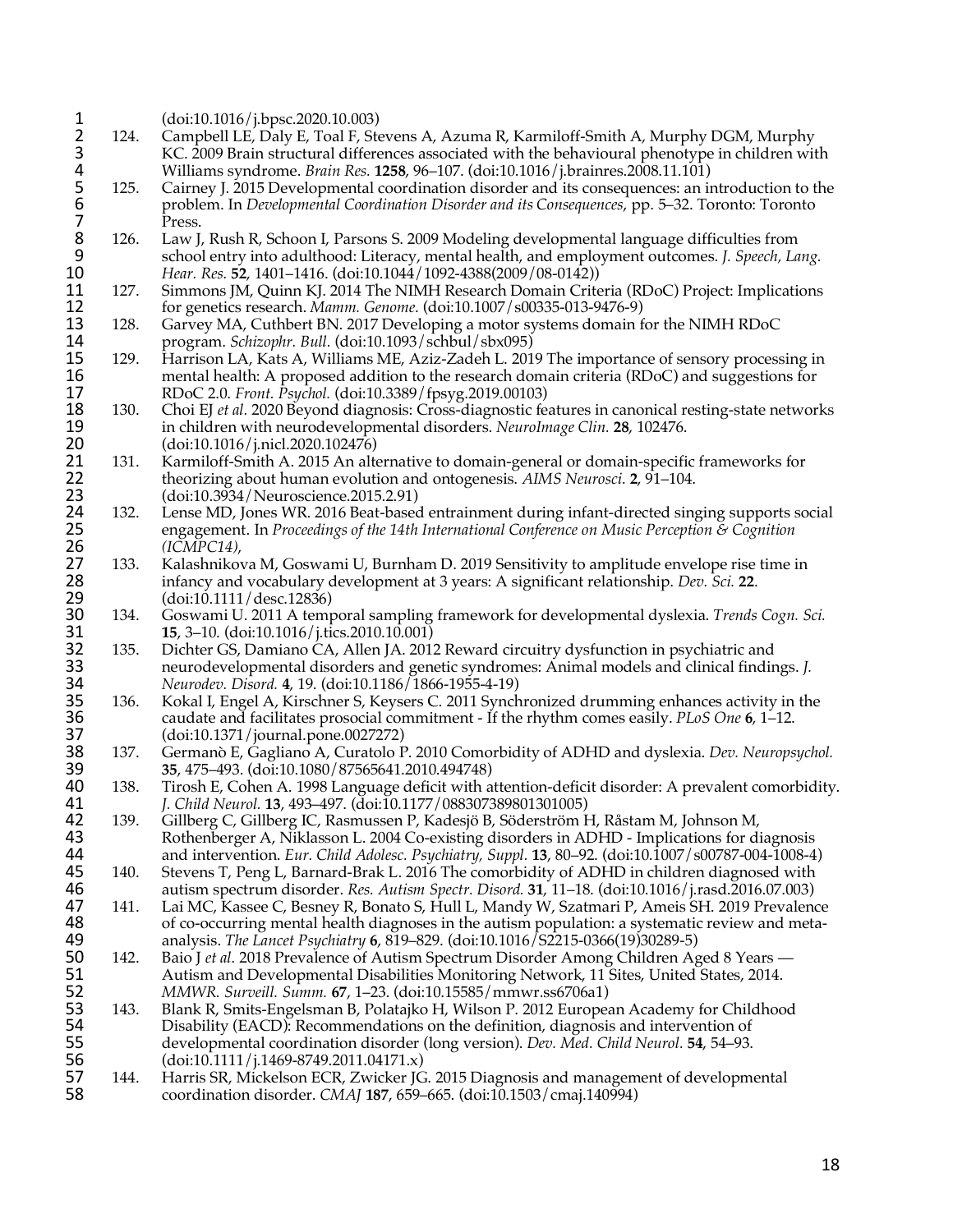- 1 145. Missiuna C *et al.* 2014 Psychological distress in children with developmental coordination disorder<br>2 and attention-deficit hyperactivity disorder. *Res. Dev. Disabil.* **35**, 1198–1207.<br>3 (doi:10.1016/j.ridd.2014.0 2 and attention-deficit hyperactivity disorder. *Res. Dev. Disabil.* **35**, 1198–1207.
- Cohen NJ, Vallance DD, Barwick M, Im N, Menna R, Horodezky NB, Isaacson L. 2000 The 5 Interface between ADHD and Language Impairment: An Examination of Language, Achievement,
- 3 (doi:10.1016/j.ridd.2014.01.007)<br>4 146. Cohen NJ, Vallance DD, Barwic<br>5 Interface between ADHD and L<br>6 and Cognitive Processing. *J. Chi*<br>7 147. Flapper BCT, Schoemaker MM.<br>8 specific language impairment: C<br>9 756–763. ( and Cognitive Processing. *J. Child Psychol. Psychiatry* **41**, 353–362. (doi:10.1111/1469-7610.00619)<br>147. Flapper BCT. Schoemaker MM. 2013 Developmental Coordination Disorder in children with Flapper BCT, Schoemaker MM. 2013 Developmental Coordination Disorder in children with 8 specific language impairment: Co-morbidity and impact on quality of life. *Res. Dev. Disabil.* **34**, 9  $756-763$ . (doi:10.1016/j.ridd.2012.10.014)<br>10 148. Catts HW, Adlof SM, Hogan TP, Weisme
- 10 148. Catts HW, Adlof SM, Hogan TP, Weismer SE. 2005 Are specific language impairment and dyslexia<br>11 distinct disorders? *J. Speech, Lang. Hear. Res.* 48, 1378–1396. (doi:10.1044/1092-4388(2005/096)) 11 distinct disorders? *J. Speech, Lang. Hear. Res.* **48**, 1378–1396. (doi:10.1044/1092-4388(2005/096))
- 12 149. Chaix Y, Albaret JM, Brassard C, Cheuret E, de Castelnau P, Benesteau J, Karsenty C, Démonet JF.<br>13 2007 Motor impairment in dyslexia: The influence of attention disorders. *Eur. J. Paediatr. Neurol.* 13 2007 Motor impairment in dyslexia: The influence of attention disorders. *Eur. J. Paediatr. Neurol.*
- 14 **11**, 368–374. (doi:10.1016/j.ejpn.2007.03.006) 15 150. Druker K, Hennessey N, Mazzucchelli T, Beilby J. 2019 Elevated attention deficit hyperactivity<br>16 disorder symptoms in children who stutter. J. Fluency Disord. 59, 80–90. 16 disorder symptoms in children who stutter. *J. Fluency Disord.* **59**, 80–90. 17 (doi:10.1016/j.jfludis.2018.11.002)<br>18 151. Arndt J, Schools AP, Healey EC. 2
- 18 151. Arndt J, Schools AP, Healey EC. 2001 School-Age Children Who Stutter. *Lang. Speech. Hear. Serv.*
- 19 *Sch.* **32**, 68–78. 20 152. Pitts CH, Mervis CB. 2016 Performance on the kaufman brief intelligence test-2 by children with<br>21 Williams syndrome. Am. J. Intellect. Dev. Disabil. 121, 33–47. (doi:10.1352/1944-7558-121.1.33) 21 Williams syndrome. *Am. J. Intellect. Dev. Disabil.* **121**, 33–47. (doi:10.1352/1944-7558-121.1.33)
- 22 153. Problovski HZG, Lavi D, Yozevitch R, Sherman M, Hagay Y, Dahan A. 2021 Impairments of interpersonal synchrony evident in attention deficit hyperactivity disorder (ADHD). Acta Psu 23 interpersonal synchrony evident in attention deficit hyperactivity disorder (ADHD). *Acta Psychol.* **24** (*Amst*). **212**, 103210. (doi:10.1016/j.actpsy.2020.103210) 24 *(Amst).* **212**, 103210. (doi:10.1016/j.actpsy.2020.103210)
- 25 26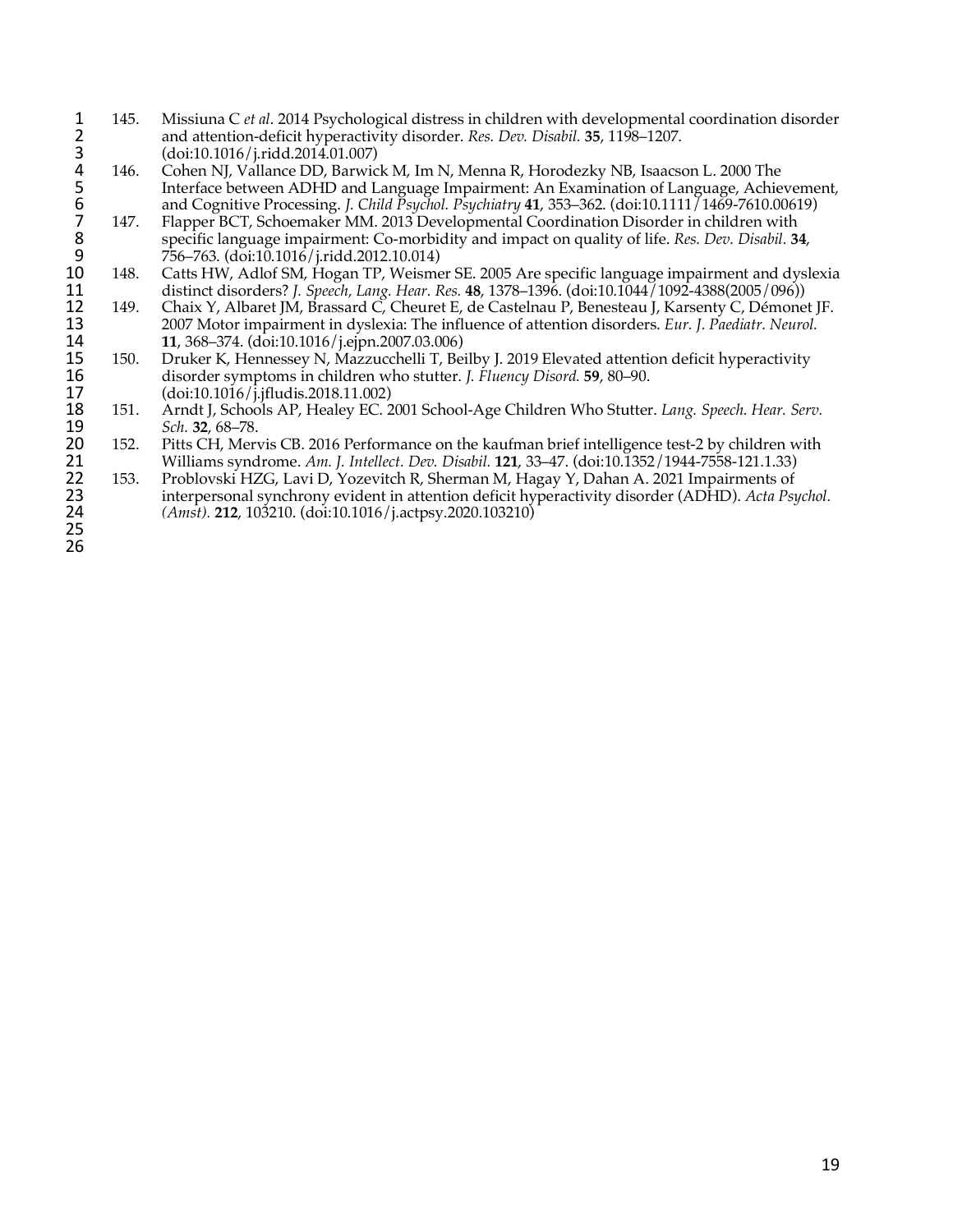- 1 **Table 1.** NDDs associated with impairments in rhythm/timing skills. NDDs emerge early in
- 2 development and involve impairments/delays in one or more functional domains.
- $\begin{array}{c} 1 \\ 2 \\ 3 \end{array}$

| <b>NDD</b>                    | <b>Primary Characterization</b>                                  | Estimated          | Common                          |
|-------------------------------|------------------------------------------------------------------|--------------------|---------------------------------|
|                               |                                                                  | Prevalence         | Comorbidities                   |
|                               |                                                                  |                    | (examples)*                     |
| Attention-Deficit/            | Persistent pattern of inattention                                | $-4-7\%$           | Learning                        |
| <b>Hyperactivity Disorder</b> | and/or hyperactivity-impulsivity                                 |                    | disorders                       |
| (ADHD)                        | that interferes with functioning or                              |                    | including                       |
|                               | development[9].                                                  |                    | dyslexia (18-                   |
|                               |                                                                  |                    | 45%)[137], DLD                  |
|                               |                                                                  |                    | $(45\%)$ [138], other           |
|                               |                                                                  |                    | externalizing                   |
|                               |                                                                  |                    | disorders (e.g.,                |
|                               |                                                                  |                    | oppositional                    |
|                               |                                                                  |                    | defiant disorder;               |
|                               |                                                                  |                    | 50-60%)[139],                   |
|                               |                                                                  |                    | DCD (50%) [139]                 |
| Autism spectrum               | Early emerging and persistent                                    | $~1.5\%$           | <b>ADHD</b> (20-                |
| disorder (ASD)                | deficits in social communication                                 |                    | 59%)[140,141],                  |
|                               | and interaction and restricted,                                  |                    | anxiety (20-                    |
|                               | repetitive patterns of behavior[9].                              |                    | 40%)[141],                      |
|                               |                                                                  |                    | intellectual                    |
|                               |                                                                  |                    | disability                      |
|                               |                                                                  |                    | $(33\%)[142]$                   |
| Developmental                 | Impairments in motor skills and                                  | $~5 - 6\%$         | <b>ADHD</b>                     |
| coordination disorder         | coordination (e.g., clumsiness,                                  |                    | $(50\%)$ [143,144],             |
| (DCD)                         | slowness and inaccuracy of motor                                 |                    | learning                        |
|                               | skills) that significantly and                                   |                    | disorders                       |
|                               | persistently interfere with                                      |                    | including                       |
|                               | everyday activities[9].                                          |                    | dyslexia, DLD                   |
|                               |                                                                  |                    | $[140, 141]$ , anxiety          |
| Developmental                 |                                                                  | $~23 - 7\%$        | $(16-48\%)[145]$<br><b>ADHD</b> |
| language disorder             | Difficulties in understanding<br>and/or using language in one or |                    | $(46\%)$ [146], DCD             |
| (DLD)                         | multiple domains (e.g., expressive                               |                    | $(20-75\%)[147]$ ,              |
|                               | grammar) that cannot be                                          |                    | dyslexia (17-                   |
|                               | explained by a known biomedical                                  |                    | 67%)[148]                       |
|                               | condition (such as a brain injury,                               |                    |                                 |
|                               | hearing loss, intellectual disability,                           |                    |                                 |
|                               | or autism spectrum disorder)[34].                                |                    |                                 |
| <b>Dyslexia</b>               | Learning disorder involving                                      | $-3-10\%$          | <b>ADHD</b> (18-                |
|                               | difficulties in word decoding and                                |                    | 42%)[137], DLD                  |
|                               | identifying speech sounds, which                                 |                    | $(15-55\%)[148]$ ,              |
|                               | impact the development of                                        |                    | DCD (40-                        |
|                               | reading and spelling skills [33].                                |                    | 57%)[149]                       |
| Stuttering                    | Speech disorder characterized by                                 | $\sim 0.3 - 5.6\%$ | $ADHD(6\%)$                     |
|                               | frequent occurrences of repetitions                              |                    | subclinical                     |
|                               | or prolongations of sounds,                                      |                    | ADHD symptoms                   |
|                               |                                                                  |                    | $(-50\%)[150]$ ,                |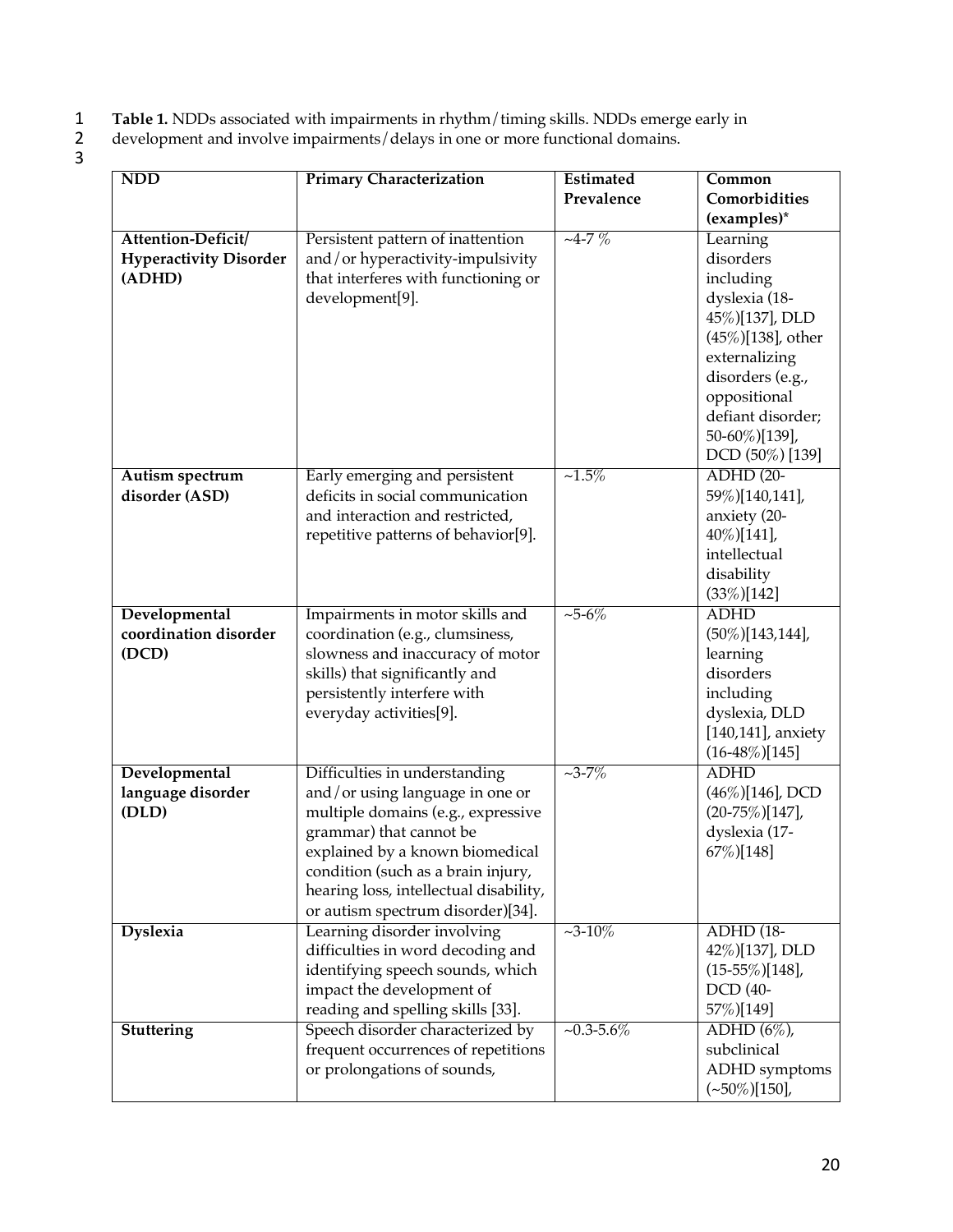|                   | syllables, or words that disrupt the |           | language              |
|-------------------|--------------------------------------|-----------|-----------------------|
|                   | rhythmic flow of speech[9].          |           | disorder              |
|                   |                                      |           | $(35\%)$ [151]        |
| Williams syndrome | Neurodevelopmental disorder          | $-0.01\%$ | <b>ADHD</b>           |
| (WS)              | caused by the deletion of $\sim$ 26  |           | $(65\%)$ [112],       |
|                   | genes on chromosome 7;               |           | anxiety/phobias       |
|                   | associated with mild to moderate     |           | $(50\%)$ [112],       |
|                   | intellectual deficits, attention     |           | intellectual          |
|                   | problems, hypersociability, and      |           | disability            |
|                   | auditory sensitivities[110].         |           | $(43\%)$ [152], ASD   |
|                   |                                      |           | $(10-20\%)$ [114,115] |

\* Prevalence rates of comorbidities may vary across studies in part due to study design (e.g., population sample vs. clinical cohort; screening surveys vs. clinical interviews; self- vs. parent-report) and changes in

sample vs. clinical cohort; screening surveys vs. clinical interviews; self- vs. parent-report) and changes in

diagnostic criteria across time (including whether or not diagnosis of specific separate comorbid

disorders was permitted)

 $\frac{1}{3}$ <br> $\frac{4}{5}$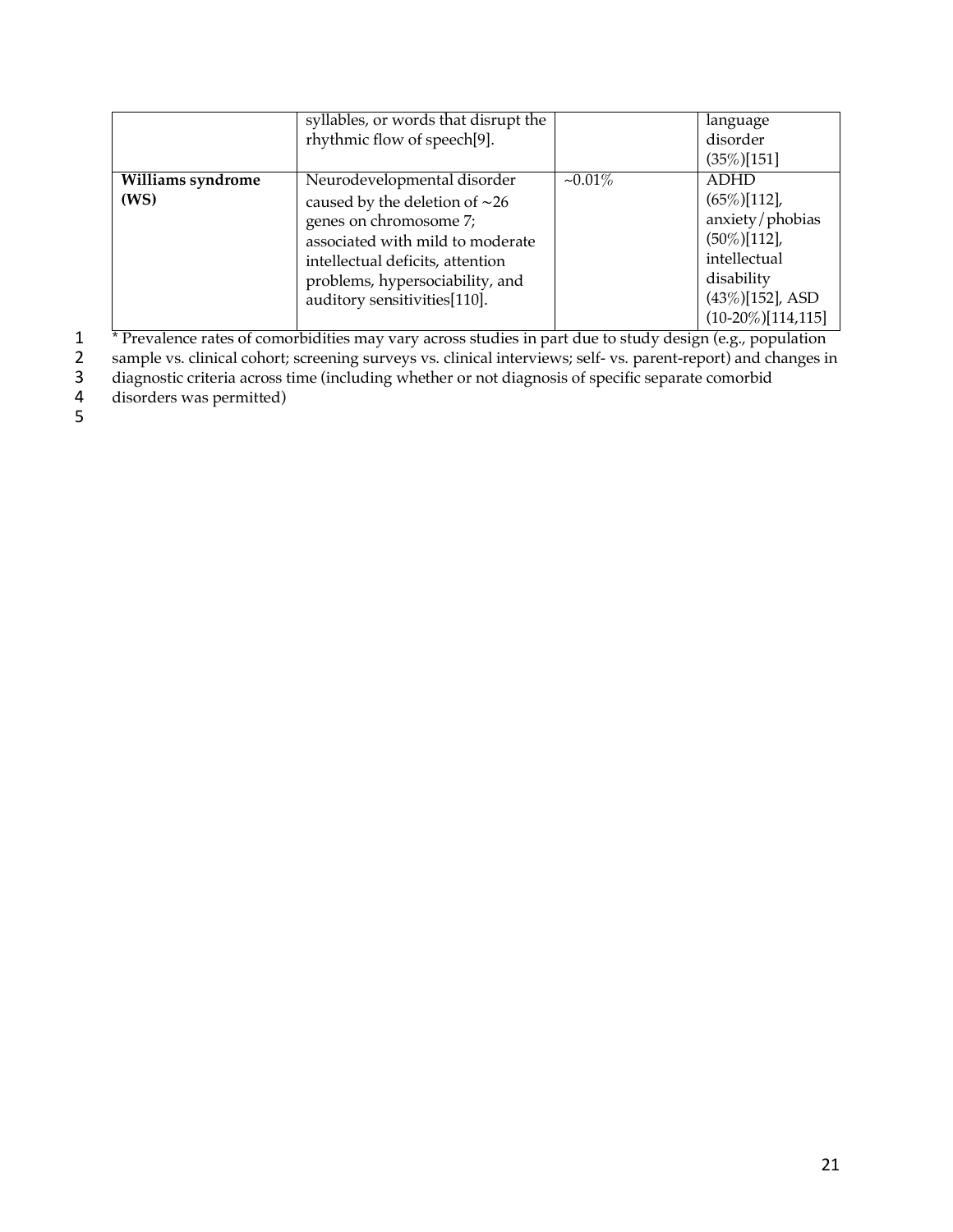- 1 **Figure 1.** Impaired rhythm processing skills may be a risk factor for developing a variety of neurodevelopmental disorders (NDDs) and may help explain high levels of comorbidities a
- 2 neurodevelopmental disorders (NDDs) and may help explain high levels of comorbidities across<br>3 disorders and broader patterns of behavioral/emotional problems. Genetic vulnerabilities, enviro
- 3 disorders and broader patterns of behavioral/emotional problems. Genetic vulnerabilities, environmental factors (e.g., education, training, social interactions), and neural processing contribute to rhythm skills,
- factors (e.g., education, training, social interactions), and neural processing contribute to rhythm skills,
- development of NDDs and profiles within and across NDDs.  $\frac{5}{6}$
- 7